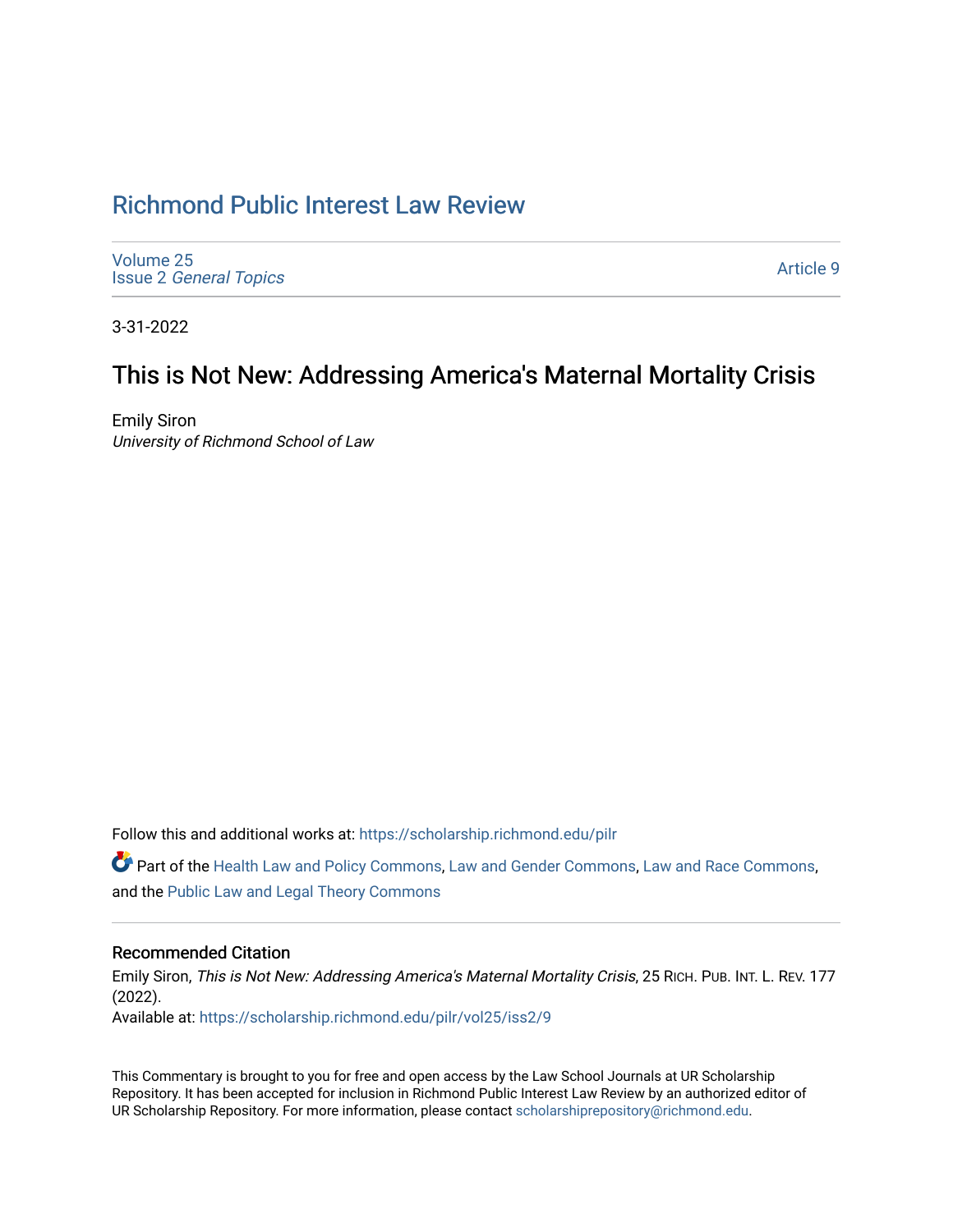## THIS IS NOT NEW: ADDRESSING AMERICA'S MATERNAL MORTALITY CRISIS

*Emily Siron*\*

<sup>\*</sup> J.D. Candidate, Class of 2022 at the University of Richmond School of Law. Emily Siron serves as the Executive Editor for the University of Richmond Public Interest Law Review. Throughout law school, Emily has interned with Pro-Choice Virginia, the Honorable Chief Judge Marla Graff Decker of the Virginia Court of Appeals, and the American Civil Liberties Union of Virginia. Emily graduated from the University of South Carolina in 2019 with a B.A. in Political Science.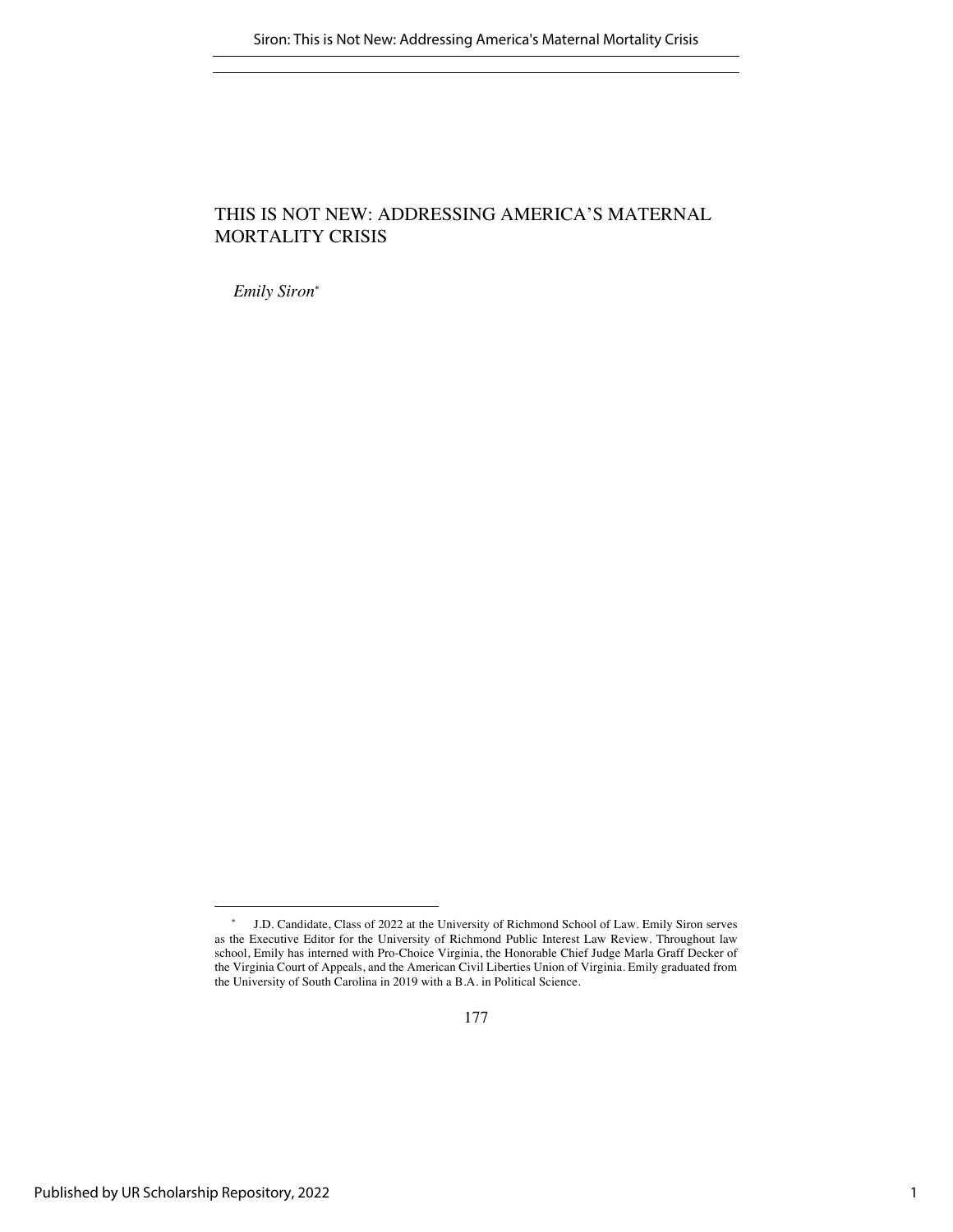## ABSTRACT

*This article utilizes an intersectional approach to examine the causes and realities of the dismal state of pregnancy-related healthcare in the United States, highlighting the disparate impact on Black pregnant people. The enslavement and brutalization of Black women in the U.S. demonstrates how American society systematically devalues Black health, especially reproductive health. The impacts of this horrific history persist today, resulting in the American healthcare system utterly failing Black mothers and pregnant people of all gender identities. This article surveys this history and presents policy solutions to improve maternal health outcomes for all, but especially Black individuals, including proposed pieces of legislation, implicit bias training, and stricter standards for data collection.*

## INTRODUCTION

The United States is experiencing a maternal health crisis. It is not a new crisis, but it is worsening. In 2018, approximately 658 pregnant people died from conditions caused or exacerbated by pregnancy, making for a maternal mortality ratio of 17.4 deaths per 100,000 live births.<sup>1</sup> Not only is 658 a staggering number of deaths, but the United States stands alone among developed countries as the only such nation to have seen an increase in maternal death rates between 2000 and 2014.<sup>2</sup> Among those who died, Black pregnant people fared the worst: in 2018, 37.1 Black women died per 100,000 births as a result of pregnancy-related factors compared to 14.7 per 100,000 births among white women.<sup>3</sup>

This disparity raises the question as to why, in the world's richest nation, pregnant people are dying of causes that are approximately 60% preventable and why Black people die almost two and a half times more frequently than their white counterparts.4 This paper argues that as a result of long-standing, deeply entrenched racial stereotypes about Black people generally, Black women and pregnant individuals of other gender identities are disproportionately more likely to experience death or serious complications due to not being taken seriously about their experiences during pregnancy or childbirth than white pregnant people, regardless of socioeconomic status or level of

<sup>1</sup> Elizabeth Chuck, *The U.S. Finally Has Better Maternal Mortality Data. Black Mothers Still Fare the Worst*, NBC NEWS (Jan. 30, 2020), https://www.nbcnews.com/health/womens-health/u-s-finally-hasbetter-maternal-mortality-data-black-mothers-n1125896.

<sup>2</sup> Jaime H. Beutler, et al., *Alone Among Developed Nations, the US Maternal Mortality Rate is Rising. Here's How We Can Fix That*, THE HILL (July 26, 2018), https://thehill.com/blogs/congressblog/healthcare/398860-alone-among-developed-nations-the-us-maternal-mortality-rate.

<sup>3</sup> Chuck, *supra* note 1.

<sup>4</sup> *Id*; *Pregnancy Related Deaths*, CTRS. FOR DISEASE CONTROL AND PREVENTION (May 7, 2019), https://www.cdc.gov/vitalsigns/maternal-deaths/index.html.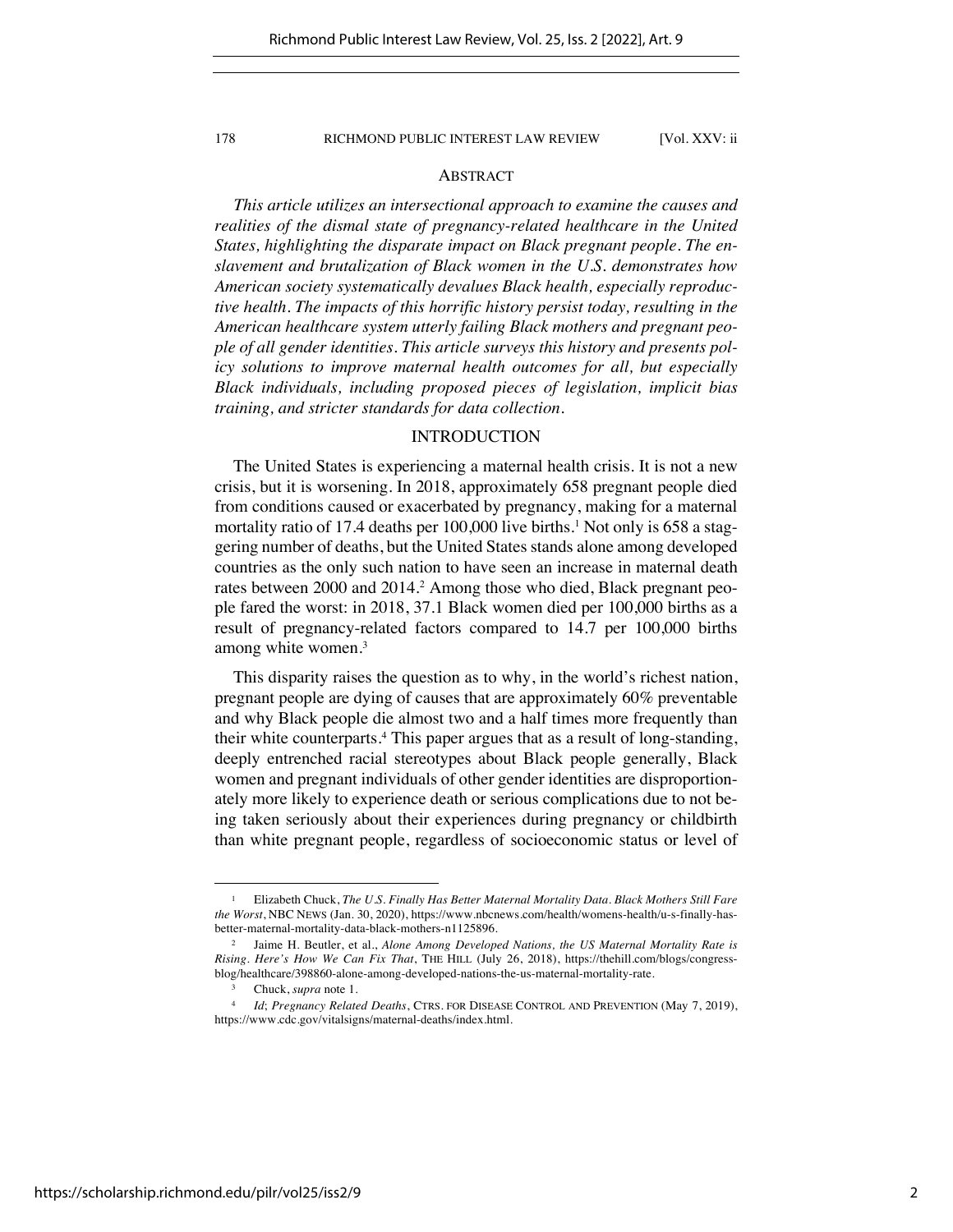education. Section I will define the crisis itself and presents data. Section II will analyze the history of racist stereotyping in regard to Black health and how that history has led to the current maternal mortality crisis. Section III will present legislative and policy solutions to ameliorate the crisis. This analysis will conclude with recommendations as to how to address America's failure to protect its Black mothers.

## I. AMERICA'S MATERNAL MORTALITY CRISIS

## *A. Pregnancy and Gender Identity*

In a conscientious analysis of the American maternal mortality crisis, it is important to note that pregnant people do not always identify as women. Individuals with a uterus who may identify as transgender men or as nonbinary can get pregnant and should therefore not be referred to as "mothers." Consequently, this paper will, when possible, refer to pregnant people using gender-neutral language. However, much terminology in the relevant literature is not gender-neutral, such as the phrase "maternal mortality" itself. Therefore, when it is necessary to use appropriate terminology, which includes the words "maternal" or "mother," gender-neutral language is impossible. This paper still recognizes the incredible gender diversity among pregnant people and that inclusive language is critical to fully and holistically addressing America's maternal mortality crisis.

## *B. Defining the Problem*

Maternal mortality rates have historically been an important indicator of the health standards of a nation as a whole.<sup>5</sup> Because maternal deaths are approximately 60% preventable, the data is particularly useful in determining how effective a nation's healthcare system is, because a robust healthcare system should be able to protect against preventable deaths.<sup>6</sup> Two of the most common causes for maternal death, preeclampsia and obstetric hemorrhage, are serious but preventable with diligent pre and postnatal healthcare.7 Early response to high blood pressure can prevent preeclampsia, while having hemorrhage carts present at a hospital birth can prevent deaths as a result of obstetric bleeding.<sup>8</sup> Worldwide maternal mortality rates are highest in low-income countries, primarily in Sub-Saharan Africa and Southern Asia, where

<sup>5</sup> Chuck, *supra* note 1.

<sup>6</sup> Beutler, *supra* note 2.

<sup>7</sup> *Id.*

<sup>8</sup> *Id*.; *Preeclampsia*, MAYO CLINIC (Mar. 19, 2020), https://www.mayoclinic.org/diseases-conditions/preeclampsia/symptoms-causes/syc-20355745.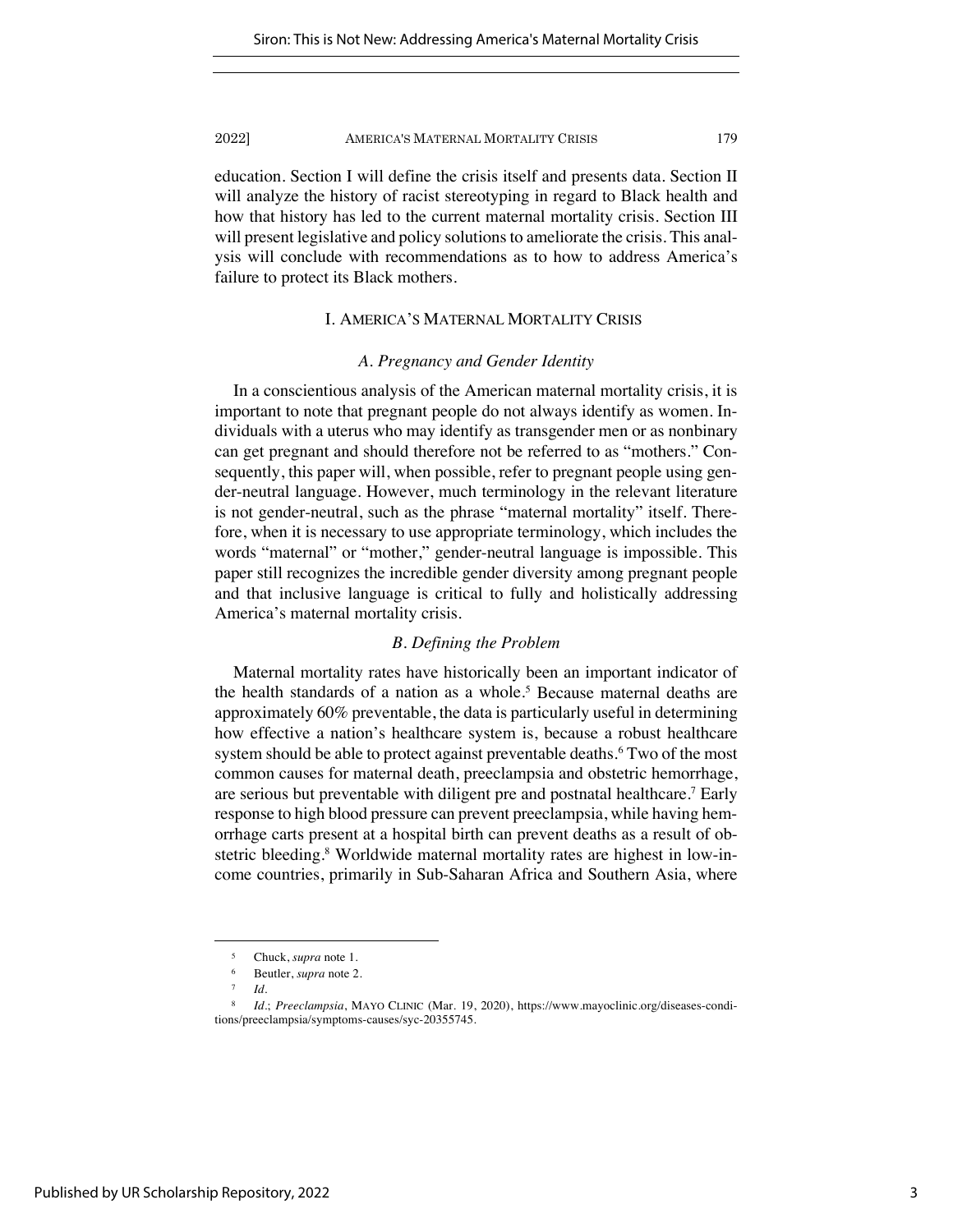86% of estimated global maternal deaths occurred in 2017. This shocking figure reflects inequalities in access to high-quality healthcare services and the necessary diligent providers.<sup>10</sup>

The United States, the wealthiest country in the world, also spends more than twice the average amount of money of developed countries on healthcare: approximately \$3.5 trillion in 2017, which is 18% of the United States gross domestic product ("GDP").<sup>11</sup> Such a staggering number would seem to indicate that the United States healthcare system would be far more robust than those of the low-income nations, which account for the majority of worldwide maternal deaths, resulting in lower rates of maternal mortality. However, this is not the case.

Maternal mortality is a "critical statistic to get right", and standardized data is necessary to "make . . . sense of trend[s] at the national level."12 In early 2020, for the first time in United States history, standardized data for the maternal mortality rate in all fifty states was made available.<sup>13</sup> States diligently track data related to infant mortality, teenage pregnancy, transplant operations, cancer treatments, and countless other public health statistics, but have not had any form of standardized data collection for maternal mortality rates.14 Despite the recognized importance of maternal mortality as a measure of the success of a nation's healthcare, the United States did not have any reliable way to collect national data due to the inconsistencies among state data collection.15

Some measures have been taken to try to improve data collection.<sup>16</sup> In 2003, the federal government added a pregnancy checkbox to the standard death certificate, which asked whether the person who died was pregnant or had recently given birth.<sup>17</sup> States, however, were not required to use the

<sup>9</sup> *Maternal Mortality*, WHO (Sept. 19, 2019), https://www.who.int/news-room/fact-sheets/detail/maternal-mortality.

<sup>10</sup> *Id.*

<sup>11</sup> *American Health Care: Health Spending and the Federal Budget*, COMM. FOR A RESPONSIBLE FED. BUDGET (May 16, 2018), https://www.crfb.org/papers/american-health-care-health-spending-andfederal-budget; Caleb Silver, *The Top 20 Economies in the World*, INVESTOPEDIA (Mar. 18, 2020), https://www.investopedia.com/insights/worlds-top-economies/; *American Health Care: Health Spending and the Federal Budget*, COMMITTEE FOR A RESPONSIBLE FEDERAL BUDGET (May 16. 2018), https://www.crfb.org/papers/american-health-care-health-spending-and-federal-budget.

<sup>12</sup> Chuck, *supra* note 1.

<sup>13</sup> *Id.*

<sup>14</sup> Robin Fields and Joe Sexton, *How Many American Women Die From Causes Related to Pregnancy or Childbirth? No One Knows*, PROPUBLICA (Oct. 23, 2017), https://www.propublica.org/article/how-many-american-women-die-from-causes-related-to-pregnancy-or-childbirth.

<sup>15</sup> Julia Belluz, *We Finally Have a US Maternal Mortality Estimate. It's Still Terrible.*, VOX (Jan. 30, 2020), https://www.vox.com/2020/1/30/21113782/pregnancy-deaths-us-maternal-mortality-rate.

<sup>16</sup> *Id.*

<sup>17</sup> *Id*.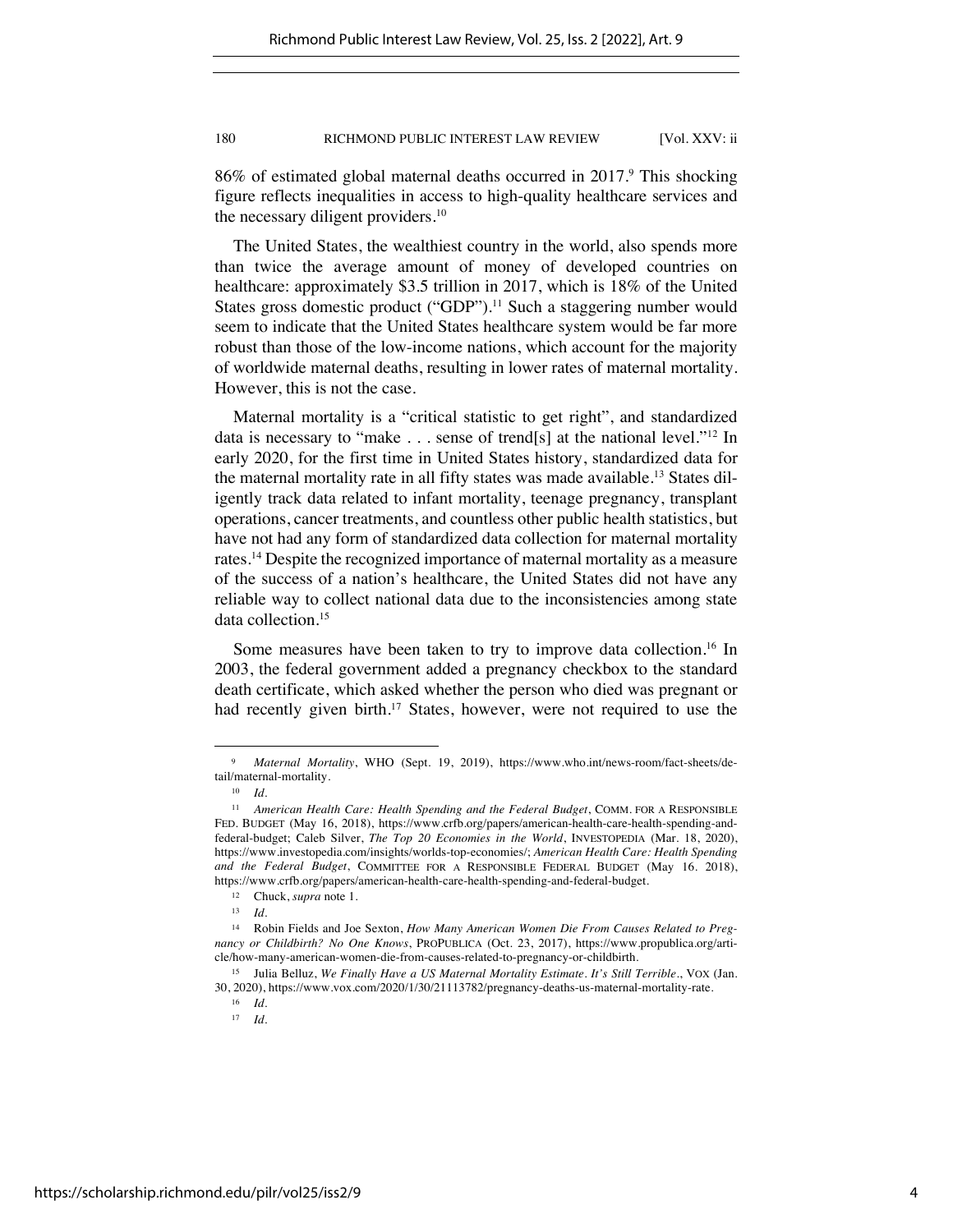checkbox, and some did not adopt the change quickly.18 Further, it was common for deaths that did not result from pregnancy complications to be nonetheless attributed to them because the box would be checked regardless of whether the pregnancy contributed to the pregnant person's death.<sup>19</sup> Consequently, maternal death data was inconsistent and unreliable.<sup>20</sup> As a result, the National Center for Health Statistics ceased any publication of data relating to maternal mortality rates until new data was released in January 2020.<sup>21</sup> This new data is based on a new method of coding to limit past inconsistencies, representing the first time that every state has had a consistent pregnancy checkbox on official death certificates.<sup>22</sup>

In the newly published data, the National Center for Health Statistics and its umbrella agency, the Centers for Disease Control and Prevention, found that 658 pregnant people died from complications related to pregnancy or delivery in 2018.23 With a pregnancy-related mortality ratio ("PRMR") of 17.4 maternal deaths per 100,000, the United States ranks last among all developed nations.24 Among the top ten wealthiest countries, the United States ranks tenth.<sup>25</sup> Further, global maternal death rates fell by more than a third from 2000 to 2015, while the United States was one of the few countries which experienced an increase.<sup>26</sup> Among all countries worldwide, the United States ranks 55th, just behind Russia.27

While these data alone are dismal, the disparities that exist within them are even more astounding.28 Black pregnant people die due to childbirth or complications thereof at staggeringly disproportionate rates compared to other groups.29 In 2018, non-Hispanic Black pregnant people in the United States experienced a PRMR of 37.1 pregnancy-related deaths per 100,000 live births.30 This is approximately three times higher than the same rate for white

<sup>29</sup> *Id.*

<sup>18</sup> *Id*.

<sup>19</sup> Fields & Sexton, *supra* note 14.

<sup>20</sup> *Id.*

<sup>21</sup> Belluz, *supra* note 15.

<sup>22</sup> *Id*.

<sup>23</sup> *Id.*

<sup>24</sup> *Id.*

<sup>25</sup> *Id*.

<sup>26</sup> Sabrina Tavernise, *Maternal Mortality Rate in U.S. Rises, Defying Global Trend, Study Finds*, N.Y. TIMES (Sept. 21, 2016), https://www.nytimes.com/2016/09/22/health/maternal-mortality.html.

<sup>27</sup> Belluz, *supra* note 15.

<sup>&</sup>lt;sup>28</sup> Press Release, Ctrs. for Disease Control and Prevention, Racial and Ethnic Disparities Continue in Pregnancy-Related Deaths (Sept. 5, 2019), https://www.cdc.gov/media/releases/2019/p0905-racial-ethnic-disparitiespregnancy-deaths.html.

<sup>30</sup> Eugene Declercq & Laurie Zephyrin, *Maternal Mortality in the United States: A Primer*, COMMONWEALTH FUND (Dec. 16, 2020), https://www.commonwealthfund.org/publications/issue-briefreport/2020/dec/maternal-mortality-united-states-primer.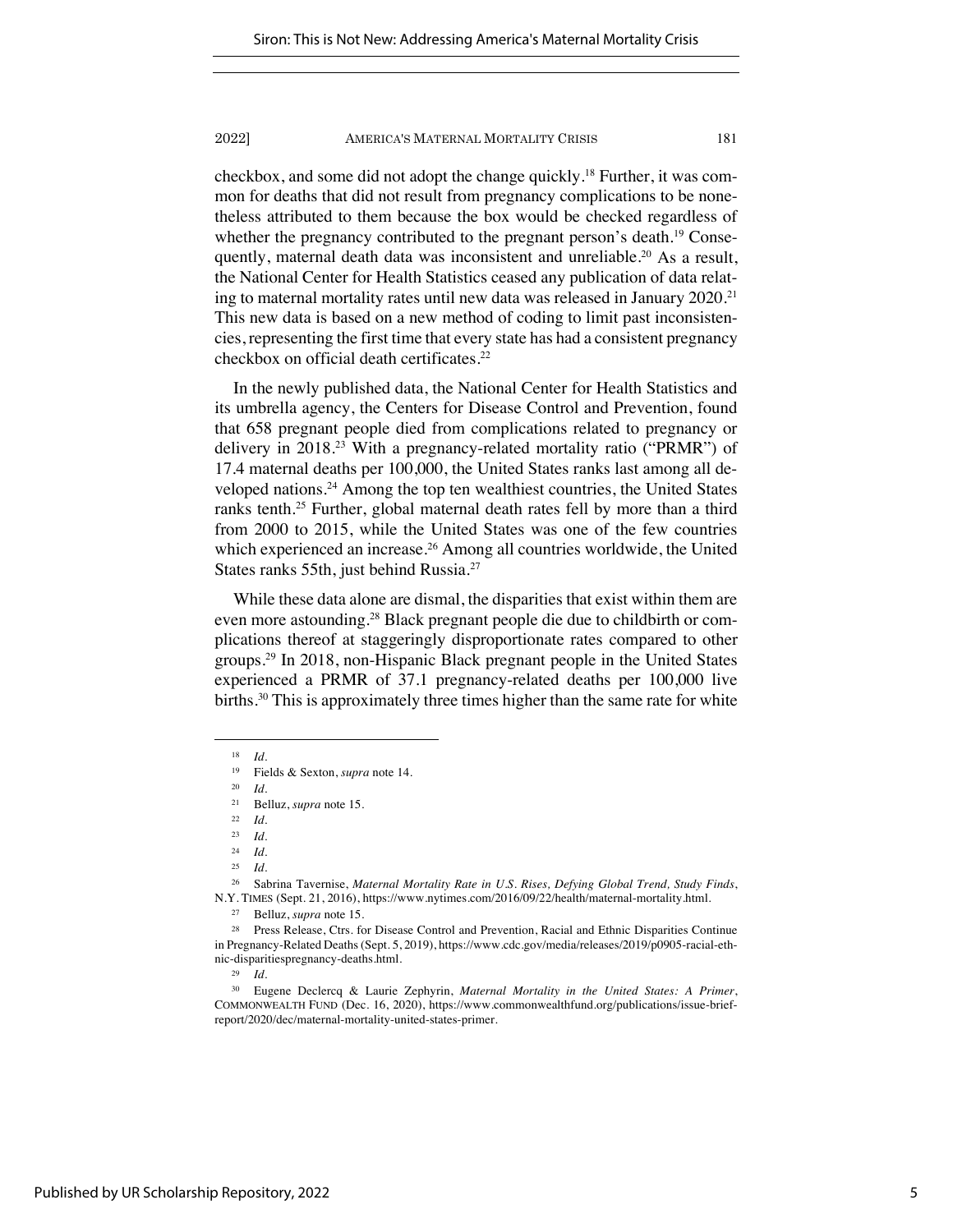pregnant people.31 The risk of death among Black pregnant people increases significantly with age.<sup>32</sup> The PRMR for Black pregnant people over the age of 30 is four to five times higher than that of white pregnant people.<sup>33</sup> Further, the disparity does not seem to discriminate based on the level of education.<sup>34</sup> The Centers for Disease Control and Prevention found that the PRMR for Black pregnant people with at least a college degree was 5.2 times that of their white counterparts.35

## *C. Rates of Medical Mistreatment During Childbirth*

Women of color in America are disproportionately more likely to experience mistreatment by healthcare providers during childbirth.<sup>36</sup> Global health experts agree that both the quality of care and the general treatment received during childbirth significantly impact the health outcomes of both the pregnant person and the child.<sup>37</sup> Consequently, the more mistreatment from healthcare providers a pregnant person receives during childbirth in particular, the poorer the outcome is for maternal health and maternal mortality.<sup>38</sup> Not only did 17%, or one in six, of the women surveyed report experiencing one or more types of mistreatment, but that number was even higher for Black women: 23%, as compared to 14% for white women.<sup>39</sup>

Common types of mistreatment include being shouted at or scolded, having requests for help ignored or refused, care providers not responding to requests for help quickly enough, violations of physical privacy, threats to withhold treatments, and being forced into unwanted treatment.<sup>40</sup> People of color were twice as likely to have their requests for help ignored or refused compared to their white counterparts.41 For example, a Black participant in the study reported being denied a test for an amniotic fluid leak, a pregnancy complication that causes high rates of maternal death.<sup>42</sup> The doctor instead

<sup>&</sup>lt;sup>31</sup> Chuck, *supra* note 1.<br><sup>32</sup> Press Release *supra* 

<sup>32</sup> Press Release, *supra* note 28.

<sup>33</sup> *Id.*

 $\frac{34}{35}$  *Id.* 

<sup>35</sup> *Id*.

<sup>36</sup> *Id*.

<sup>37</sup> Saraswathi Vedam, et al., *The Giving Voice to Mothers Study: Inequity and Mistreatment During Pregnancy and Childbirth in the United States*, 16 REPROD. HEALTH 1, 2 (2019).

<sup>38</sup> *Id.* at 14.

<sup>39</sup> Julia Belluz, *A Shocking Number of Women are Harassed, Ignored, or Mistreated During Childbirth*, VOX (Jun. 20, 2019), https://www.vox.com/2019/6/10/18628073/maternal-mistreatment-womenof-color.

<sup>40</sup> *Id*.

<sup>41</sup> Oluwatobi Alliyu, *Maternal Mistreatment*, PUB. HEALTH POST (Mar. 27, 2020), https://www.publichealthpost.org/research/maternal-mistreatment/.

<sup>42</sup> Vedam, *supra* note 37 at 2; *Amniotic Fluid Embolism*, MAYO CLINIC (Aug. 18, 2020), https://www.mayoclinic.org/diseases-conditions/amniotic-fluid-embolism/symptoms-causes/syc-20369324.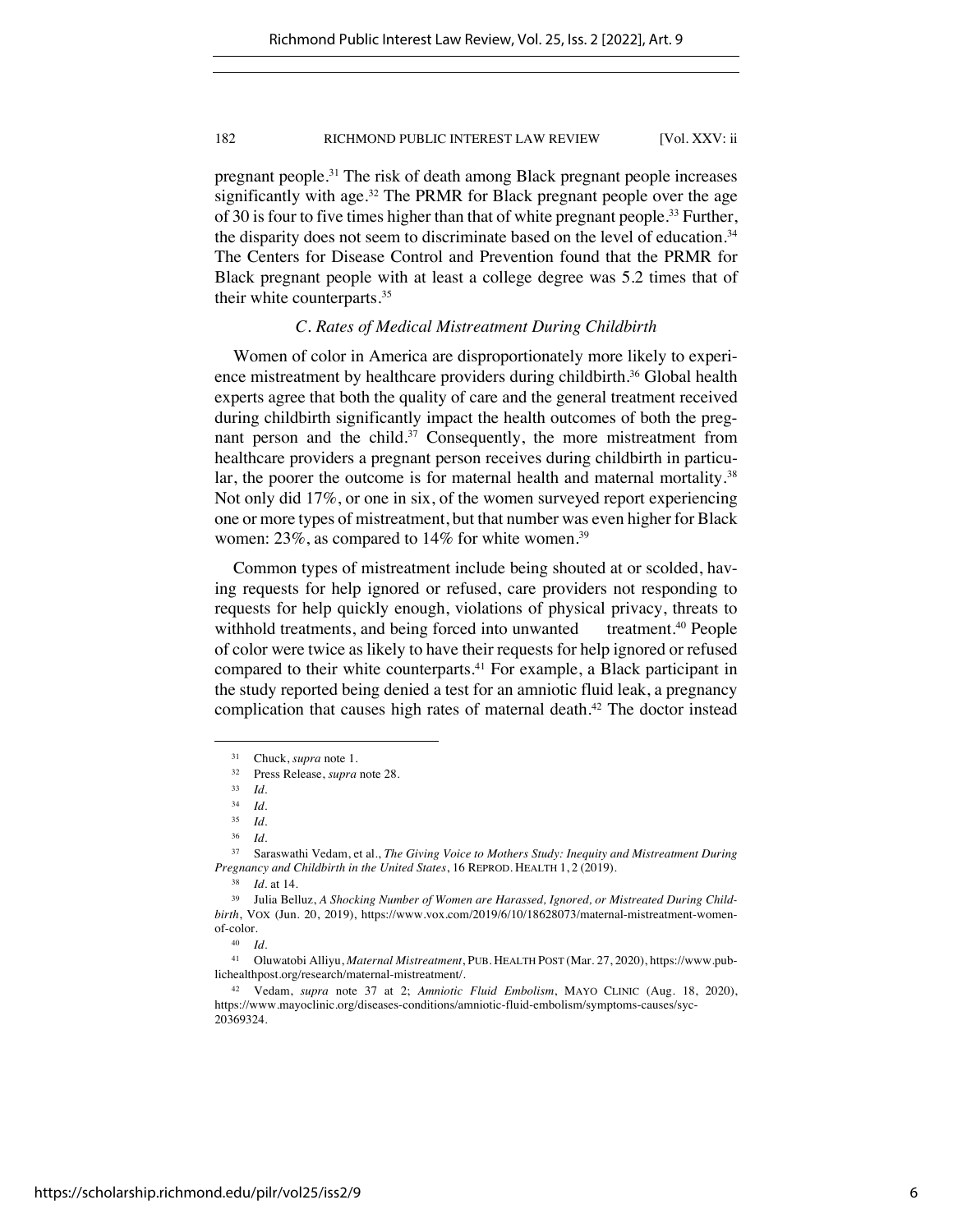insisted on testing her for a sexually transmitted disease, while the suspected fluid leak was occurring and went undetected.<sup>43</sup> Although this particular participant survived, the leaking she experienced continued for approximately a week after childbirth before she was able to receive treatment.<sup>44</sup> The study found that women of color were twice as likely to be ignored by healthcare providers or to have their requests for help refused than white women.45 This disparity is particularly alarming because delayed response to early warning signs is the leading cause of maternal mortality in the United States, especially for Black mothers.46

## *D. Transcending Socioeconomic Lines*

Kimberlé Williams Crenshaw, a feminist legal scholar, coined the term intersectionality to describe how different aspects of an individual's identity combine to create unique and varying experiences of oppression or privilege.47 For example, a wealthy, educated, cisgender white woman will experience significantly more privilege than a poor, uneducated, transgender Black woman.<sup>48</sup> Individuals with the same racial and gender identity can experience differing levels of privilege or oppression within that identity group: a wealthy Black woman with a high level of education will generally experience higher levels of privilege than a poor Black woman with a low level of education.49

Because of this particular example of intersectionality, one may assume that a Black expecting parent with a high level of education and a high socioeconomic status would have access to superior healthcare and would therefore have better maternal health outcomes. However, although high poverty rates are associated with high maternal mortality rates, rates are similarly severe among Black pregnant individuals of all socioeconomic statuses and educational backgrounds.<sup>50</sup> A study from 2008 to 2012 of women in New York found that not only did non-Latina Black women experience the highest rates of maternal mortality, but that regardless of their wealth, Black women

<sup>43</sup> Vedam, *supra* note 37 at 9.

<sup>44</sup> *Id.*

<sup>45</sup> Alliyu, *supra* note 41.

<sup>46</sup> *Id.*

<sup>47</sup> Kimberlé Crenshaw, *Demarginalizing the Intersection of Race and Sex: A Black Feminist Critique of Antidiscrimination Doctrine, Feminist Theory and Antiracist Politics*, 1989 U. OF CHI. LEGAL F. 139, 140; *see also* Anne Sisson Runyan, *What Is Intersectionality and Why Is It Important?*, AM. ASSOC. OF UNIV. PROFESSORS (2018), https://www.aaup.org/article/what-intersectionality-and-why-it-important#.YTVsJN8pA2w.

<sup>48</sup> Crenshaw, *supra* note 47 at 149.

<sup>49</sup> *Id*.

<sup>50</sup> *Maternal Mortality Fact Sheet*, WORLD HEALTH ORG. (Sept. 19, 2019), https://www.who.int/news-room/fact-sheets/detail/maternal-mortality.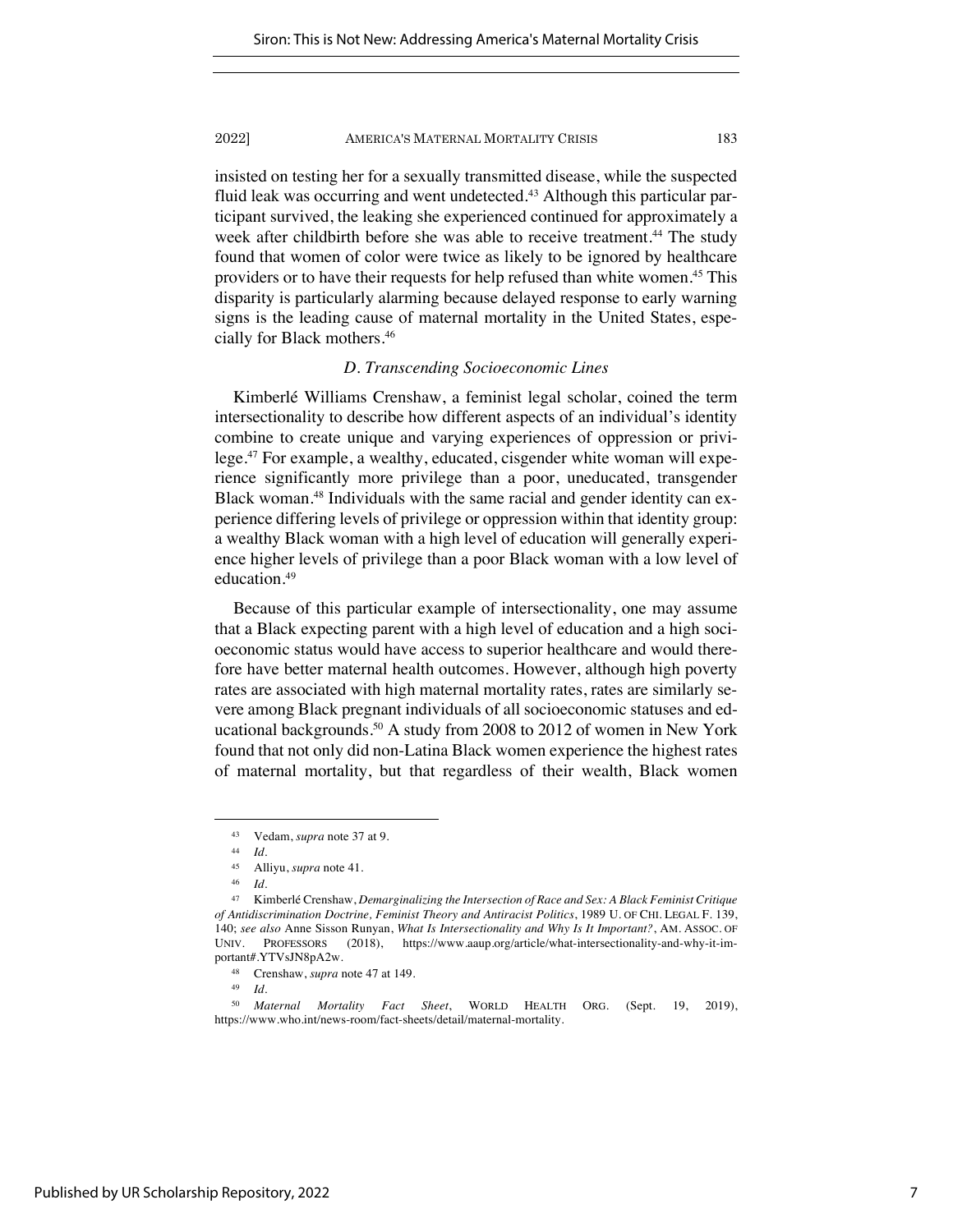remained the group with the highest rates of death.<sup>51</sup> Further, the study found that the disparity persisted regardless of education: Black women with a college degree had higher maternal mortality rates than women of other races who never graduated high school.<sup>52</sup> High rates of maternal death among Black women regardless of wealth or education indicate that the issue is not one of money, but racism.

The stories of real women help to illustrate the problem. During pregnancy, professional tennis player Serena Williams was mistreated when she was experiencing childbirth complications.<sup>53</sup> Williams, who has a history of blood clots, suffered a pulmonary embolism following the delivery of her daughter via an emergency C-section, meaning that blood clots had blocked at least one artery in her lungs.<sup>54</sup> She experienced intense coughing caused by the embolism, leading her to rip her C-section wound, after which she was taken into surgery where doctors discovered a hematoma in her abdomen, which almost killed Williams.<sup>55</sup> Between gasps for air, Williams told a nurse that she needed a CT scan and a blood thinner, but the nurse did not believe her.<sup>56</sup> She thought that Williams was just confused due to her pain medication.57 Williams insisted that she receive what she had requested, but a doctor performed an unnecessary ultrasound of her legs instead delaying her requested CT scan.<sup>58</sup> The scan revealed what Williams knew was wrong: there were "several small blood clots in her lungs, and soon she was receiving blood-thinning medication on a drip."59

Shalon Irving's story shows what happens when a patient's mistreatment results in death. Irving was an epidemiologist at the Centers for Disease Control and Prevention with a B.A. in Sociology, two Master's degrees, a dualsubject Ph.D., and excellent health insurance.<sup>60</sup> About a week after a relatively unremarkable C-section birth, Shalon found a painful lump on her

<sup>51</sup> N.Y.C. DEPT. OF HEALTH AND MENTAL HYGIENE, SEVERE MATERNAL MORBIDITY, 2008-2012 20 (2016), https://www1.nyc.gov/assets/doh/downloads/pdf/data/maternal-morbidity-report-08-12.pdf.

<sup>52</sup> *Id*. at 15.

<sup>53</sup> Allyson Chiu, *Beyoncé, Serena Williams open up about potentially fatal childbirths, a problem especially for Black mothers*, WASH. POST (Aug. 7, 2018), https://www.washingtonpost.com/news/morning-mix/wp/2018/08/07/beyonce-serena-williams-open-up-about-potentially-fatal-childbirths-a-problem-especially-for-black-mothers/.

<sup>54</sup> *Id.*

<sup>55</sup> *Id*.

 $\frac{56}{57}$  *Id.* 

 $\begin{array}{cc} 57 & Id. \\ 58 & Id. \end{array}$ 

 $\frac{58}{59}$  *Id.* 

<sup>59</sup> *Id*.

<sup>60</sup> Renee Montagne, *Black Mothers Keep Dying After Giving Birth. Shalon Irving's Story Explains Why*, NPR (Dec. 7, 2017), https://www.npr.org/2017/12/07/568948782/black-mothers-keep-dying-aftergiving-birth-shalon-irvings-story-explains-why.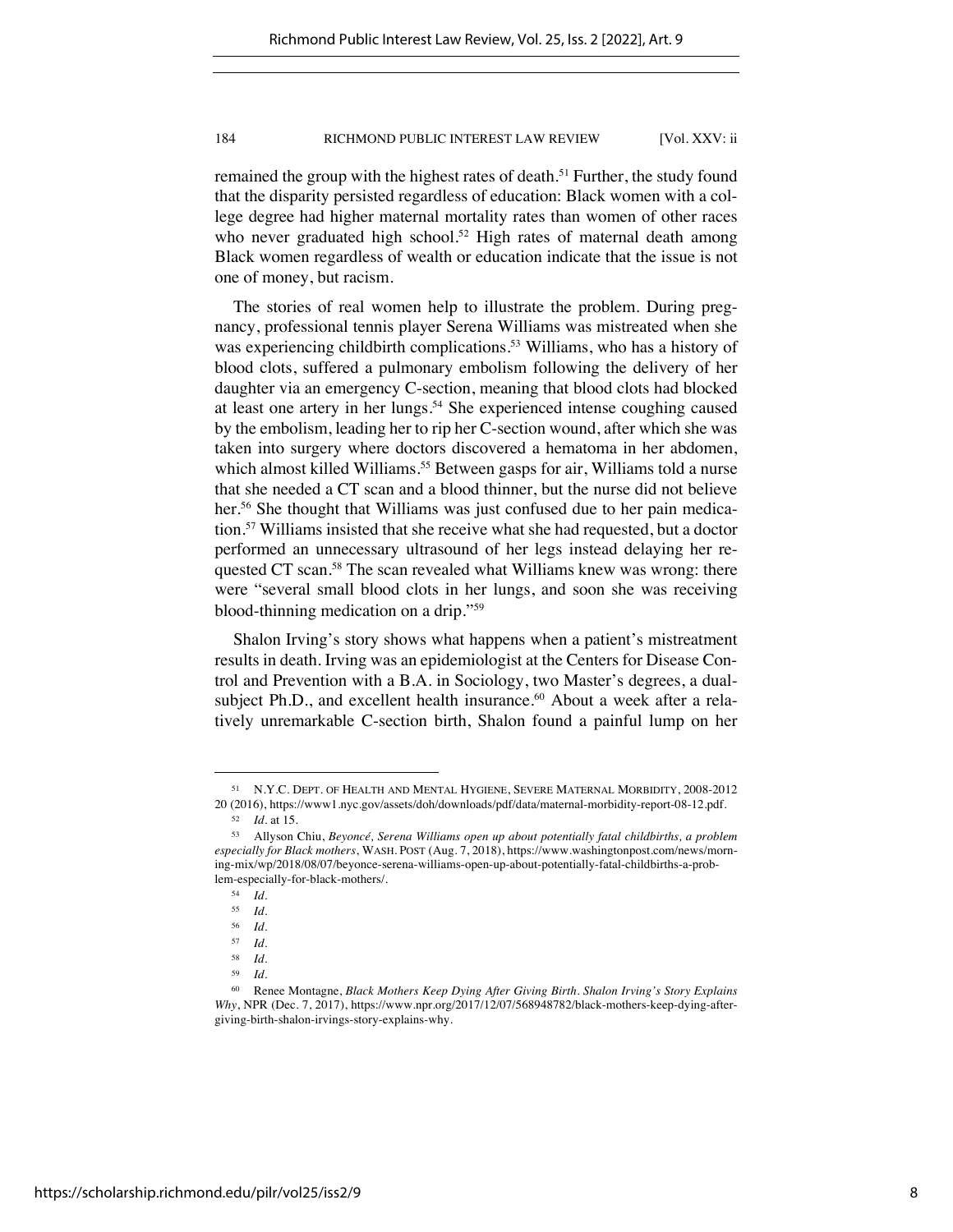incision, which her doctor said was nothing to be concerned about.<sup>61</sup> However, a second doctor, Shalon's regular OB/GYN, trusted Shalon and found she had a hematoma.<sup>62</sup> She arranged for a nurse to visit Shalon every other day to change the hematoma's dressings.<sup>63</sup> This nurse noted on more than one occasion that Shalon had an abnormally high blood pressure and appeared to show some symptoms of preeclampsia , a pregnancy complication resulting from high blood pressure and organ damage which can result in seizures, strokes, and death.<sup>64</sup>

Shalon then went back to her regular OB/GYN.<sup>65</sup> Her OB/GYN noted that she had "no symptoms concerning for postpartum [pre-eclampsia]" and that her jumps in blood pressure were likely related to "poor pain control."<sup>66</sup> She continued to experience headaches and swelling in her legs, but she was again told that there was nothing that could be done and that Shalon just needed to wait.<sup>67</sup> Shalon collapsed and died three weeks later from complications of high blood pressure.<sup>68</sup>

## II. RACISM AS THE CAUSE

Racialized pseudoscience has long been used to perpetuate the idea of white racial superiority, particularly in Western culture.<sup>69</sup> For example, the Great Chain of Being, combined religion and pseudoscience to depict the races as separate, with Black people at the bottom of the chain and white people at the top.70 The Chain of Being originated among ancient Greek philosophers and persisted through the Middle Ages.<sup>71</sup> The theory surfaced periodically throughout history, but reappeared most prominently in the eighteenth century as part of the growth of science.<sup>72</sup> Self-asserted scholars like Edward Long, a jurist and planter, cited the Great Chain theory to justify racist rankings.73 In 1774, Long wrote a treatise justifying slavery titled *History of Jamaica*, arguing that "[African Americans] are void of genius, and

<sup>61</sup> *Id*.

 $\begin{array}{cc} 62 & Id. \\ 63 & Id. \end{array}$ 

<sup>63</sup> *Id*.

<sup>64</sup> *Id*. <sup>65</sup> *Id*.

<sup>66</sup> *Id*.

<sup>67</sup> *Id*.

<sup>68</sup> *Id*.

<sup>69</sup> Gabrielle T. Wynn, *The Impact of Racism on Maternal Health Outcomes for Black Women*, 10 U. MIAMI RACE & SOC. JUST. L. REV. 85, 86 (2019).

<sup>70</sup> AUDREY SMEDLEY & BRIAN D. SMEDLEY, RACE IN NORTH AMERICA: ORIGIN AND EVOLUTION OF A WORLDVIEW 164–65 (Westview Press, 4th ed. 2012).

<sup>71</sup> *Id.* at 165.

<sup>72</sup> *Id.*

<sup>73</sup> *Id.* at 168.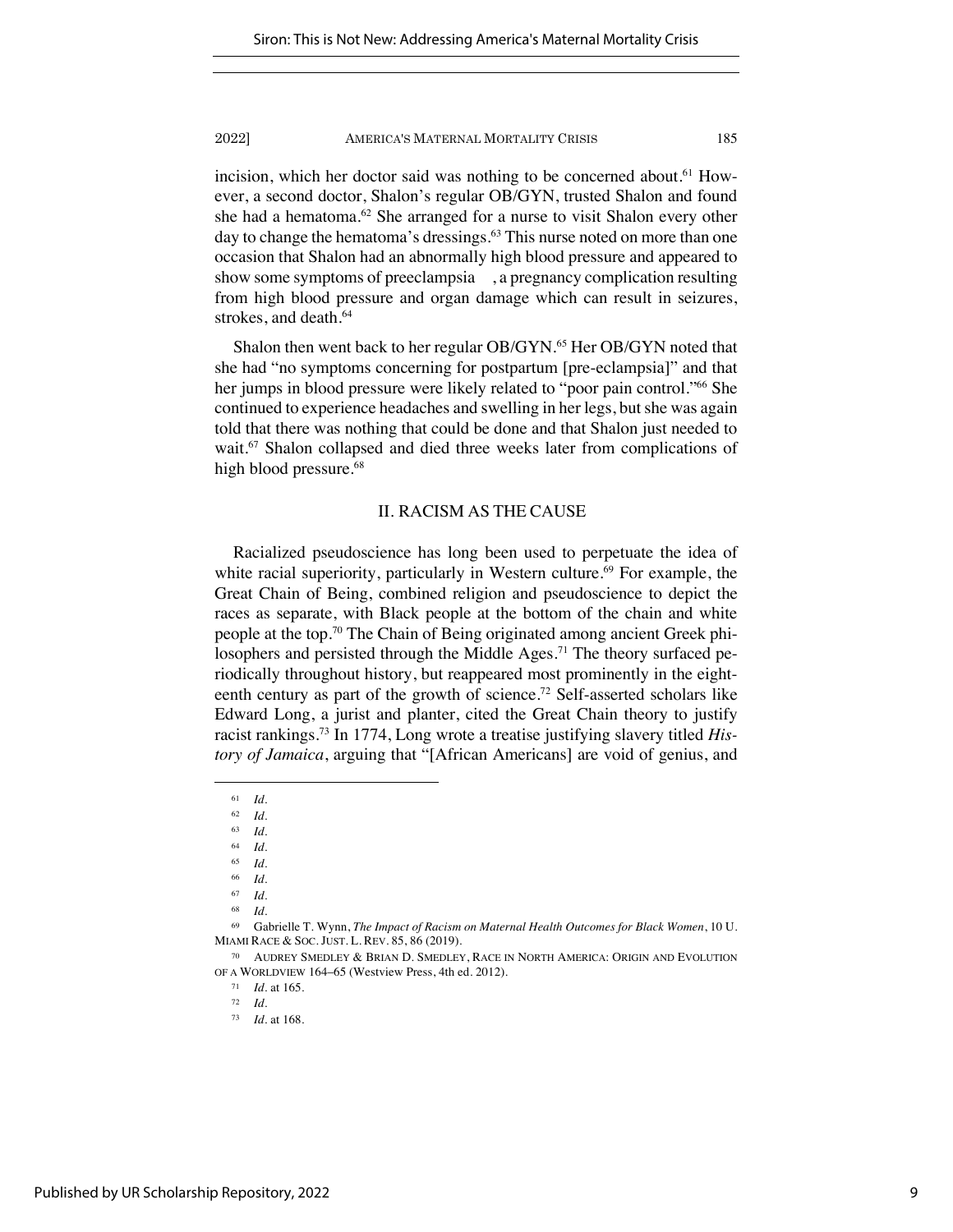seem almost incapable of making any progress in civility or science."<sup>74</sup> He ranked Black people alongside orangutans on the Chain somewhere between humans and the lower primates: "That the oran-outang and some races of black men are very nearly allied, is, I think more than probable."75 Long's hierarchy proceeded from monkeys and apes to orangutans, to the "Guinea Negros," and ascending to "the lighter casts, until we mark its utmost limit of perfection in the pure White."76

The ranking of races allowed for a new approach to ethnocentrism, providing fabricated evidence that Black people are simply naturally inferior.<sup>77</sup> The conflation of the idea of race and natural, biological differences between the races allowed for the continuation of white ethnocentrism which "constructed and maintained social barriers and economic equalities" and "create[d] social stratification based on these visible differences."78 This section will discuss the myths of physical differences between white and Black people, particularly that Black people have higher pain tolerances, the justification of medical experimentation on Black women using these myths, and myths specifically regarding Black fertility.

## *A. The Myth of Pain Tolerance*

One of the most pervasive, long-standing, and harmful racist stereotypes perpetuated about Black people on the basis of racist pseudoscience is that they have an incredibly high pain tolerance and do not experience physical pain as severely as white people.79 To help justify slavery, white physicians and non-physicians alike perpetuated myths about Black physicality.<sup>80</sup> Such stereotypes included that Black people had thicker skin than other races, large sex organs and small skulls, increased immunity or susceptibility to particular diseases, weak lung capacity which could be strengthened through hard work, and that they were generally impervious to pain.<sup>81</sup>

Benjamin Moseley, a British doctor, wrote in his 1787 "A Treatise on Tropical Diseases; and on The Climate of the West-Indies" that Black people could bear the pain of surgical operations in a way that white people could not.<sup>82</sup> "What would be the cause of insupportable pain to a white man, a

<sup>74</sup> *Id.* at 169.

<sup>75</sup> *Id.*

<sup>76</sup> *Id.*

<sup>77</sup> *Id*.

<sup>78</sup> *Id*. at 21.

<sup>79</sup> Linda Villarosa, *Myths About Physical Racial Differences Were Used to Justify Slavery — And Are Still Believed by Doctors Today*, N.Y. TIMES (Aug. 14, 2019), https://www.nytimes.com/interactive/2019/08/14/magazine/racial-differences-doctors.html.

<sup>80</sup> *Id.*

<sup>81</sup> *Id.*

<sup>82</sup> *Id.*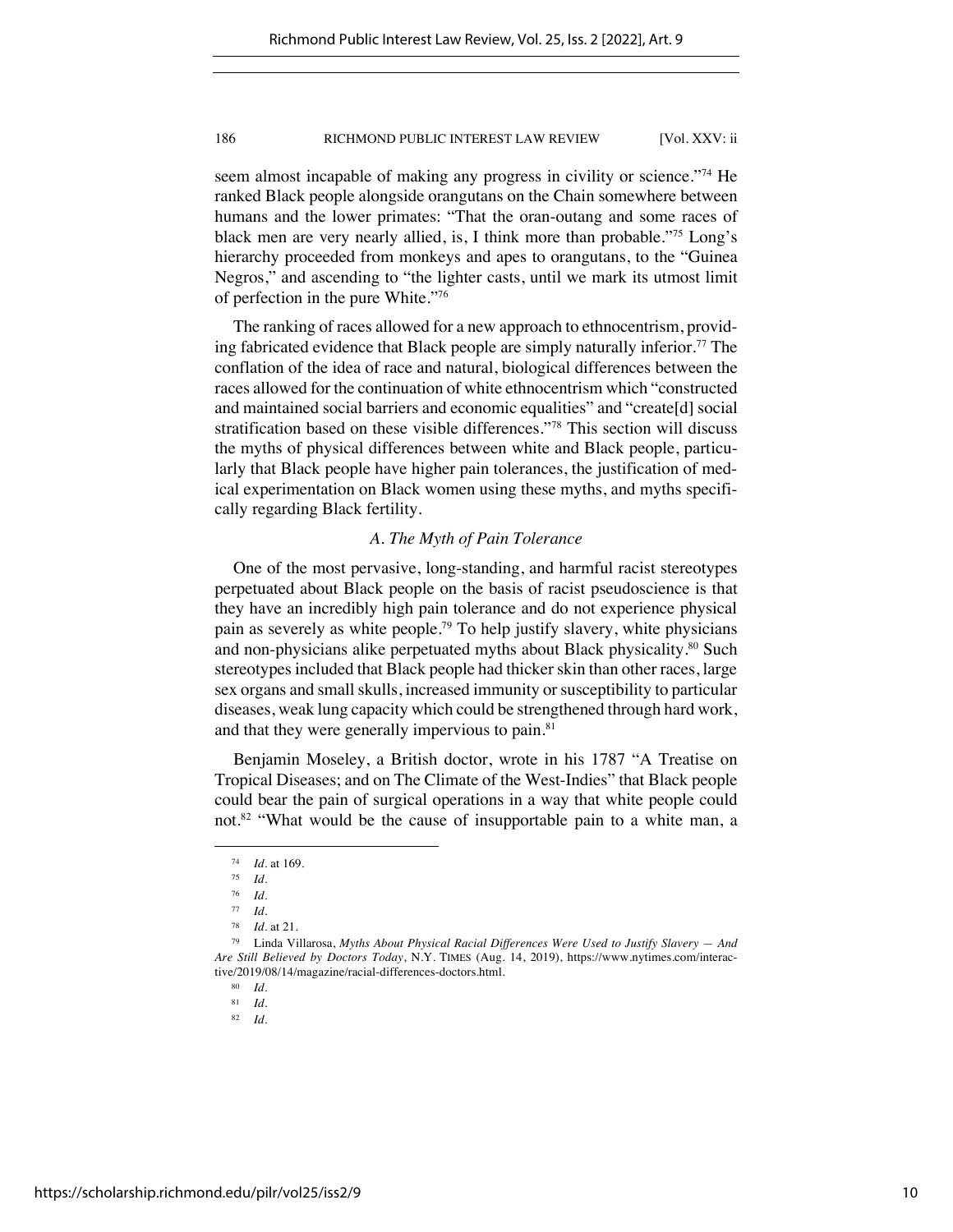Negro would almost disregard."83 To justify this argument, Moseley cited his own experience, writing that he had "amputated the legs of many Negroes who have held the upper part of the limb themselves."<sup>84</sup> Thomas Jefferson also perpetuated these racist stereotypes in his widely revered *Notes on the*  State of Virginia.<sup>85</sup> In addressing "the real distinctions which nature has made" between Black and white people, Jefferson wrote that Black individuals were more tolerant of heat than white people because of a difference in how they perspire.<sup>86</sup> He also hypothesized that they require less sleep and that they "secrete less by the kidnies [sic], and more by the glands of the skin, which gives them a very strong and disagreeable odour."87

Ideas like Moseley's and Jefferson's persisted throughout the nineteenth century.88 For example, in 1851, Dr. Samuel Cartwright the pamphlet "Diseases and Peculiarities of the Negro Race," which was published and made popular by The New Orleans Medical and Surgical Journal.89 Cartwright wrote that Black people suffer from a "Negro disease [making them] insensible to pain when subjected to punishment."90 Further, Black people had lower lung capacity, which could conveniently be remedied by forced labor to "vitalize" the blood.<sup>91</sup> Cartwright also claimed that Black people suffered from a "disease of the mind" called "drapetomania," which caused them to run away from their slaveowners.<sup>92</sup> His solution to this particular ailment was "whipping the devil out of them."<sup>93</sup> These ideas that Black people were biologically different and inferior to white people eventually led to the utilization and exploitation of enslaved Black women as guinea pigs for medical advancement.94

<sup>83</sup> *Id*.

<sup>84</sup> *Id*.

<sup>85</sup> Robert P. Forbes, *Notes on the State of Virginia (1785)*, ENCYCLOPEDIA VA. (May 6, 2016), https://www.encyclopediavirginia.org/Notes\_on\_the\_State\_of\_Virginia\_1785#itsTL.

THOMAS JEFFERSON, NOTES ON THE STATE OF VIRGINIA 148 (Prichard and Hall, 1787).

<sup>87</sup> *Id.*

<sup>88</sup> Villarosa, *supra* note 79.

<sup>89</sup> *Id.*

<sup>90</sup> Kelly M. Hoffman, et al., *Racial Bias in Pain Assessment and Treatment Recommendations, and False Beliefs About Biological Differences Between Blacks and Whites*, 113 PROC. NAT'L ACAD. SCI. U.S. 4296, 4297 (Apr. 19, 2016).

<sup>91</sup> Villarosa, *supra* note 79.

<sup>92</sup> *Id*.

<sup>93</sup> *Id*.

<sup>94</sup> *See id*.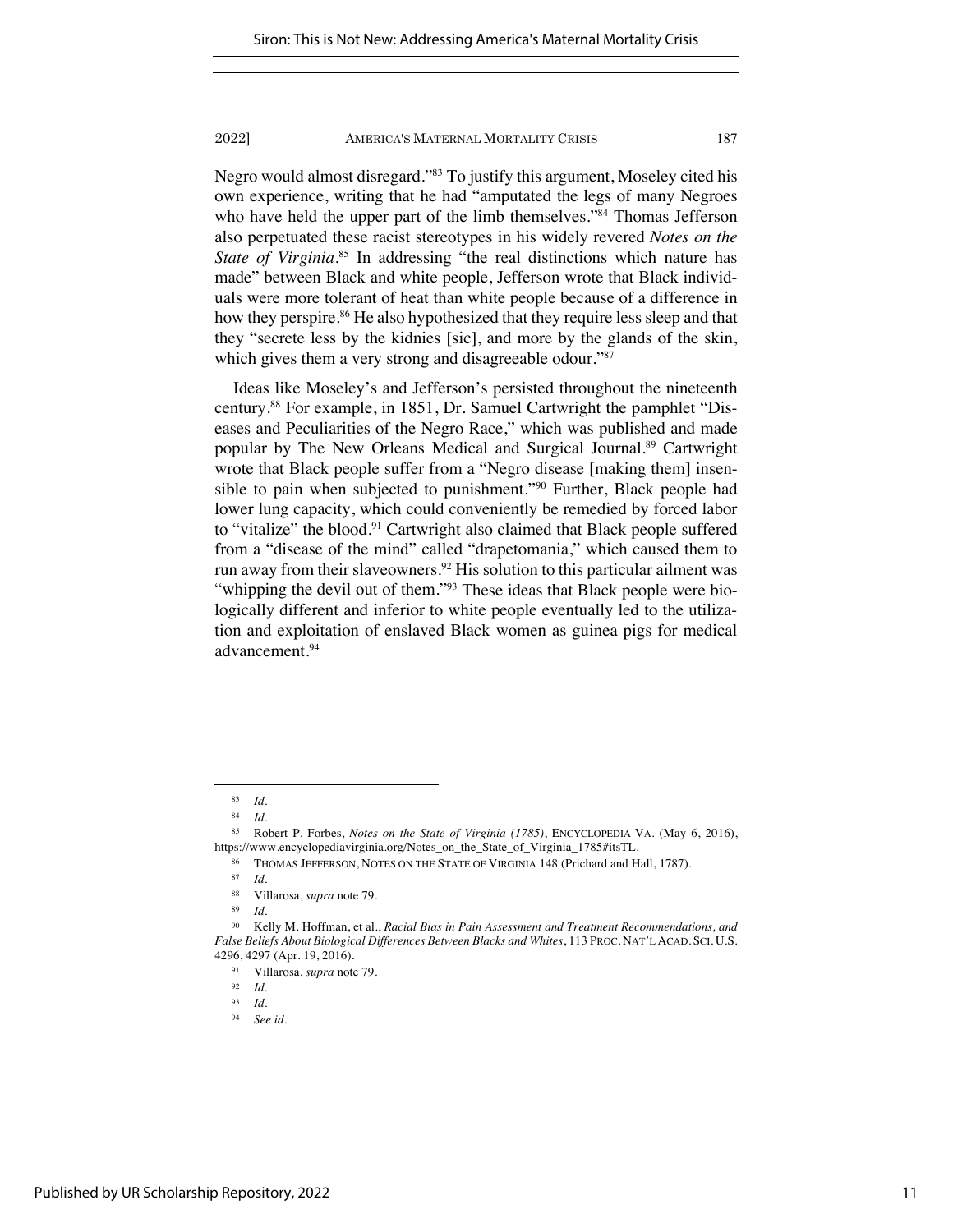## *B. Black Women and Medical Experimentation*

Enslaved Black women became the target of a particularly nefarious manifestation of racist stereotypes of Black pain.<sup>95</sup> While all enslaved Black people were subjected to the idea that they experienced less pain than white people, enslaved Black women dealt with specific stereotypes relating to their reproductive health.96 For example, enslaved women were thought to experience relatively little pain during childbirth.<sup>97</sup> A report published in an 1817 edition of the *London Medical and Chirurgical Review* stated that "Negresses ... will bear cutting with nearly, if not quite, as much impunity as dogs and rabbits."98 Ideas such as this, which served to dehumanize the enslaved, inspired individuals such as J. Marion Sims, known as the "father of modern gynecology" to begin conducting research on women they deemed subhuman.<sup>99</sup>

An 1808 federal ban on the importation of slaves from other countries accelerated this issue.100 Slaveowners now had to obtain new slaves through reproduction.101 This placed an intense financial value on enslaved women's reproductive systems, introducing a relationship between the economic interests of slaveowners and the professional interests of doctors trying to enter the new field of gynecology.102 Due to poor conditions and a lack of any reproductive healthcare, countless enslaved Black women experienced debilitating complications after childbirth, prompting slaveowners to seek medical attention in order to keep their slaves in a condition to continue reproducing.103 Slaveowners would often send their female slaves to doctors like Sims, who would then perform medical experimentation on them.<sup>104</sup>

Sims is credited with several developments in the field of gynecology, namely the invention of the speculum and a treatment for vesicovaginal

<sup>103</sup> Wynn, *supra* note 69 at 96.

<sup>95</sup> *See id.*

*Id.* 

<sup>97</sup> Wynn, *supra* note 69 at 95–96.

<sup>98</sup> *Id*. at 96.

<sup>99</sup> Kathleen Bachynski, *American Medicine Was Built on the Backs of Slaves. And it Still Affects How Doctors Treat Patients Today*, WASH. POST (Jun. 4, 2018), https://www.washingtonpost.com/news/made-by-history/wp/2018/06/04/american-medicine-was-built-on-the-backs-ofslaves-and-it-still-affects-how-doctors-treat-patients-today/.

<sup>100</sup> *Id.*

<sup>101</sup> *Id*.

<sup>102</sup> *Id*.

<sup>104</sup> Brynn Holland, *The 'Father of Modern Gynecology' Performed Shocking Experiments on Enslaved Women*, HISTORY (Dec. 4, 2018), https://www.history.com/news/the-father-of-modern-gynecology-performed-shocking-experiments-on-slaves.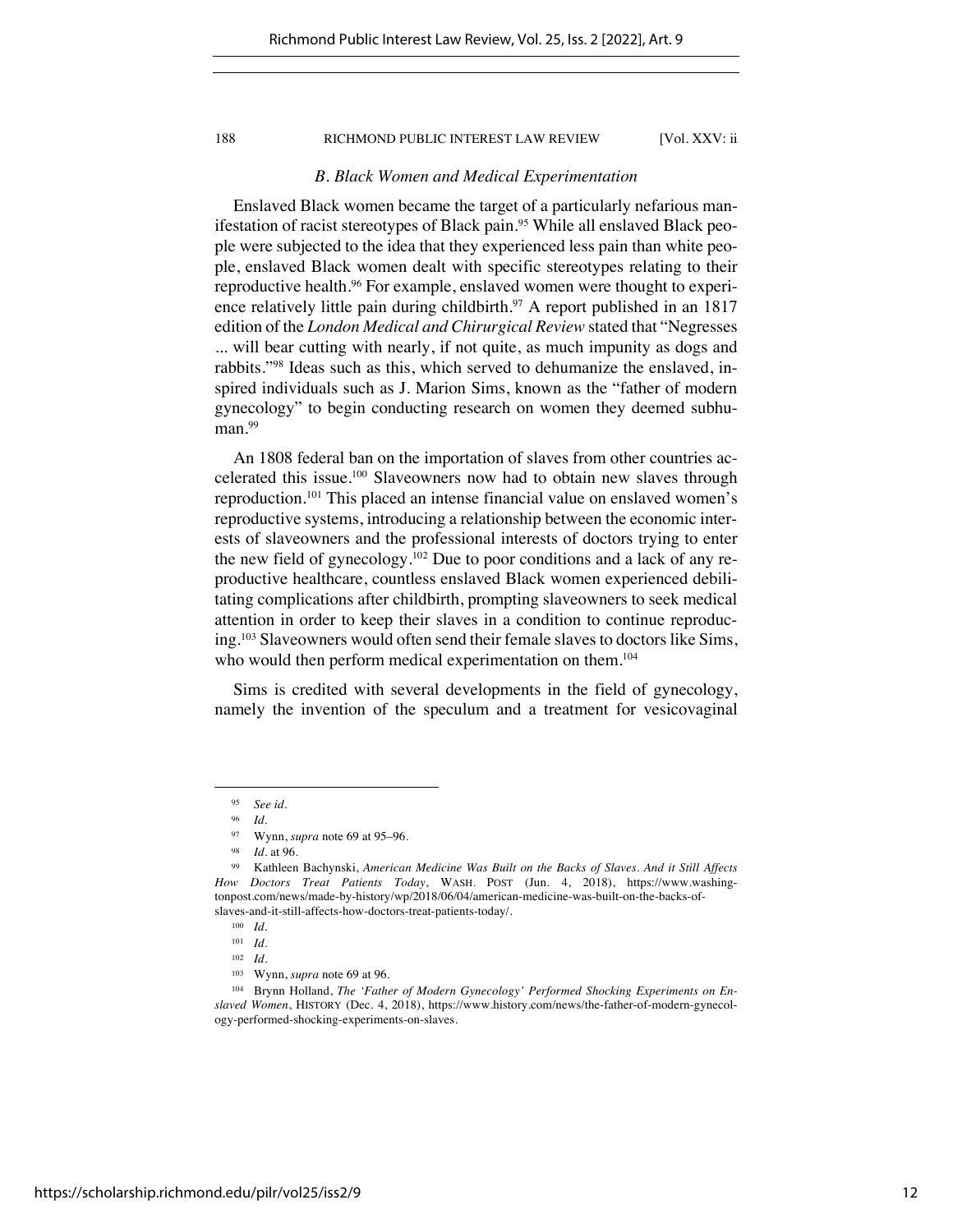fistula ("VVF").105 These developments, however, came at the expense of unwilling enslaved women whose consent to the procedures was immaterial to their owners or Sims.106 If the women's owners provided clothing and paid taxes, Sims was essentially given temporary ownership of the women until he had completed their treatments.<sup>107</sup> Sims wrote that there was "never a time that [he] could not, at any day, have had a subject for operation," and records list three known women who were the subjects of Sims' VVF experiments: Lucy, Anarcha, and Betsey.108

Lucy, who was only eighteen years old, had given birth just a few months earlier and had been unable to control her bladder ever since.<sup>109</sup> Without giving her anesthesia, Sims forced Lucy to endure an hour-long surgery as she screamed and cried out in pain while a dozen other doctors watched.<sup>110</sup> Sims later wrote that "Lucy's agony was extreme."111 Lucy eventually developed blood poisoning as a result of Sims' decision to use a sponge to draw urine away from the bladder during surgery.<sup>112</sup> "I thought she was going to die ... It took Lucy two or three months to recover entirely from the effects of the operation," Sims wrote.<sup>113</sup>

In the four years during which Sims was developing his VVF surgical techniques, he continued experimenting on enslaved women, conducting thirty experiments on one woman, Anarcha.114 After he was satisfied with the amount of experimentation, Sims began utilizing his new techniques on white women – using anesthesia.<sup>115</sup> Sims continued his experimentation through the 1850s, opening the country's first Woman's Hospital in New York.116 He never blamed himself when any of his patients died, instead placing blame on "the sloth and ignorance of [the] mothers and the Black midwives who attended them."117

<sup>105</sup> Meagan Flynn, *Statue of 'Father of Gynecology,' Who Experimented on Enslaved Women, Removed From Central Park*, WASH. POST (Apr. 18, 2018), https://www.washingtonpost.com/news/morning-mix/wp/2018/04/18/statue-of-father-of-gynecology-who-experimented-on-enslaved-women-removed-from-central-park/. VVF is a condition often caused by complications during childbirth in which a hole develops between the bladder and vagina, causing extreme pain and incontinence.

<sup>106</sup> Holland, *supra* note 104.

<sup>107</sup> *Id*.

<sup>108</sup> *Id*.

<sup>109</sup> *Id*.

<sup>110</sup> *Id*.

<sup>111</sup> *Id*.

<sup>112</sup> *Id.*

<sup>113</sup> *Id*.

<sup>114</sup> Bachynski, *supra* note 99.

<sup>115</sup> Holland, *supra* note 104.

<sup>116</sup> *Id*.

<sup>117</sup> *Id*.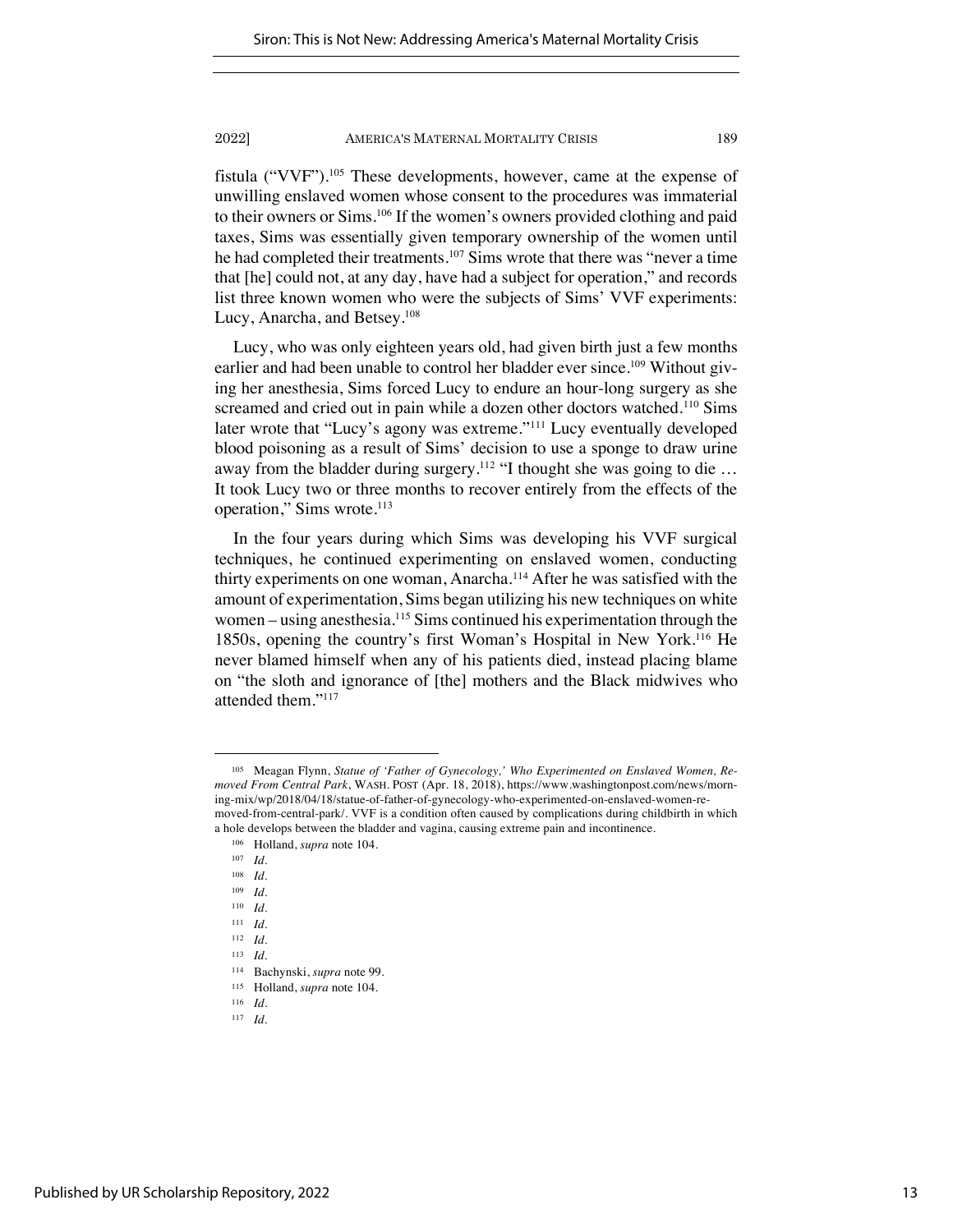Because the techniques developed by doctors like Sims were important to the development of gynecological medicine, the horrific nature in which they were developed is still often overlooked.<sup>118</sup> To this day, Sims is celebrated as the "father of modern gynecology."119 Medical textbooks and journals have been slow to mention any controversy over Sims' legacy, with one study finding that they continued to celebrate his achievements without much criticism.120 For example, the speculum, which Sims designed and is used to, is still commonly referred to as the "Sims speculum."121 The stereotype perpetuated by Sims that Black pregnant people do not experience pain in childbirth has a clear link to modern physicians not taking Black pain seriously in the context of reproductive healthcare, ultimately contributing to the disparity in maternal deaths between Black and white pregnant people.

## *C. Stereotypes of Black Fertility*

The racist myths perpetuated about the physical limitations of Black people have their origins in creating justifications for slavery, but they had a much further reach. Throughout American history, prejudices have been created and perpetuated about Black women to ensure their classification as subhuman and to justify the abuse of the Black body, often in the form of stereotypes about Black fertility.122 Three main stereotypes fall into this category: the Jezebel, the Welfare Queen, and the Angry Black Woman.

Named after the biblical wife of King Ahab, the character of Jezebel was a common depiction of enslaved Black women.<sup>123</sup> The Jezebel is a "purely lascivious creature" who was "governed by her erotic desires" and whose "sexual prowess led men to wanton passion."124 Generally created as a direct contrast to the pure, true white woman, the Jezebel character defined Black women not only as sexually promiscuous, but bad mothers.<sup>125</sup> The promiscuous Jezebel was used to show that Black people "procreate with abandon" and are innately and biologically predisposed to hyperfertility.126 As recently

<sup>118</sup> Sarah Zhang, *The Surgeon Who Experimented on Slaves*, THE ATLANTIC (Apr. 18, 2018), https://www.theatlantic.com/health/archive/2018/04/j-marion-sims/558248/.

<sup>119</sup> *Id.*

<sup>120</sup> *Id.*

<sup>121</sup> *See, e.g.,* Charlotte Bendon & Natalia Price, *Expert Review: Sims Speculum Examination*, 11 J. CLINICAL EXAMINATION 57 (2011) (stating that examination using the Sims speculum is an "important skill for medical students and doctors").

<sup>122</sup> Wynn, *supra* note 69 at 97.

<sup>123</sup> DOROTHY ROBERTS, KILLING THE BLACK BODY: RACE, REPRODUCTION, AND THE MEANING OF LIBERTY 10 (Vintage Books, 2d ed. 2017).

<sup>124</sup> *Id*.

<sup>125</sup> *Id*. at 11.

<sup>126</sup> *Id*. at 12.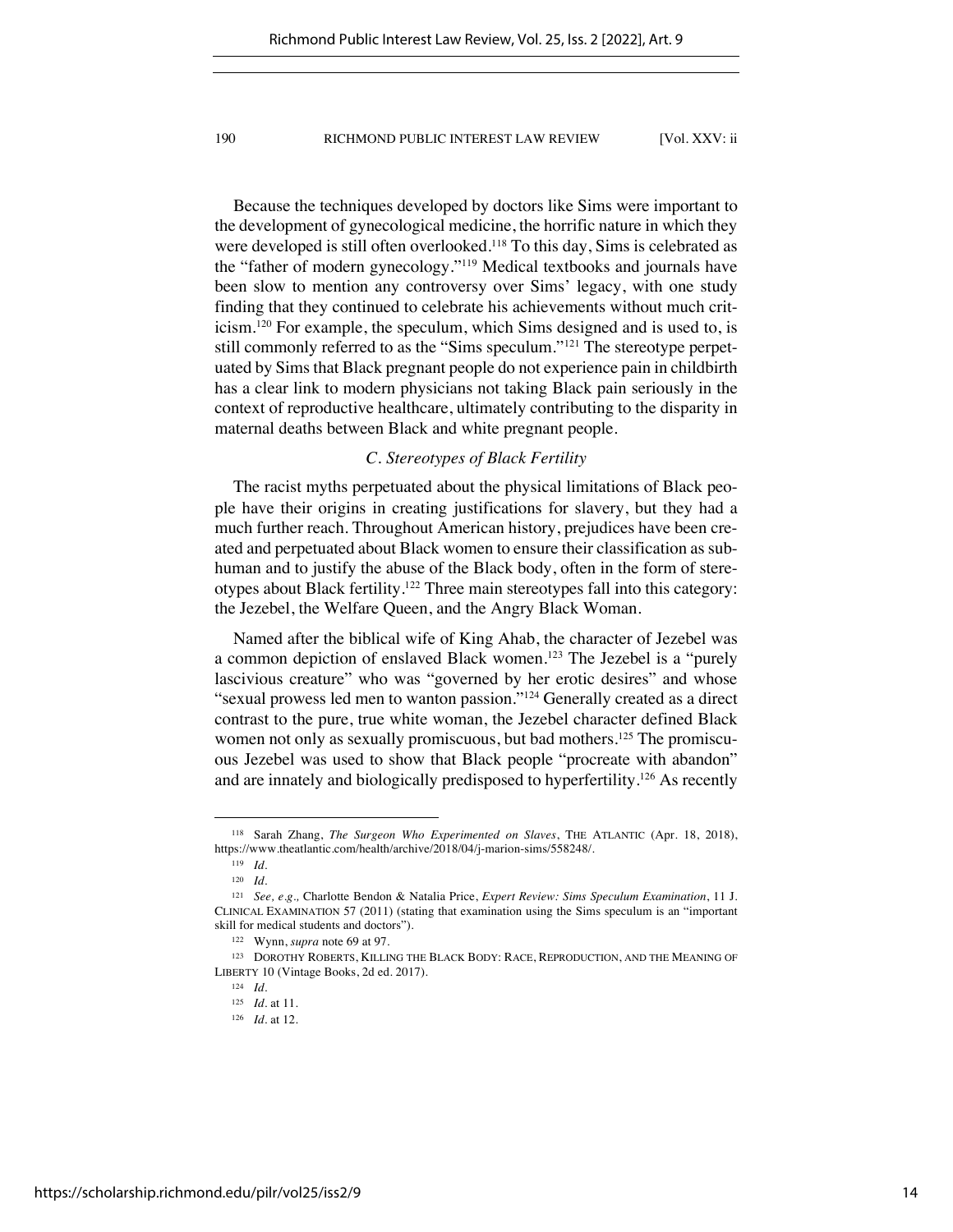as the 1990s, J. Philippe Rushton, a psychology professor at the University of Western Ontario, took inspiration from the stereotype, hypothesizing that Black women ovulate more frequently and develop sexually more quickly than white women.<sup>127</sup>

Closely related to the hypersexual and overly procreative Jezebel is the character of the Welfare Queen, the "lazy mother on public assistance who deliberately breeds children at the expense of taxpayers to fatten her monthly check."128 The Welfare Queen perpetuates the idea that not only are Black women irresponsible with their own procreation, but that they manipulate the government and the taxpayer into giving them money to support their alleged deception.129 The stereotype also represents a slight departure from the idea that Black people are merely incapable of making decisions for themselves, but that they deserve to be punished for the poor decisions they will inevitably make.<sup>130</sup>

The third and more modern stereotype of Black women which contributes to negative prejudices about Black fertility is the Angry Black Woman ("ABW"), also known as the Sapphire.131 The ABW is sassy, rude, loud, overbearing, and bitter.132 This caricature of Black women has been made popular in television and movies in particular, commonly depicted with her hand on her hip, nagging and yelling at anyone who caused her problems.<sup>133</sup> Commonly known examples include Madea from Tyler Perry's series of movies, Mammy in *Gone with the Wind*, and Harriette from *Family Matters*. <sup>134</sup> The ABW stereotype has resulted in the misconception that Black women who speak up for themselves are angry and vengeful.<sup>135</sup> In the context of healthcare, the Angry Black Woman stereotype potentially leads medical professionals to assume that any complaints coming from a Black pregnant person during pregnancy care are just the complaints of a rude ABW.136 On the other hand, but potentially just as detrimental, it is highly likely that the Angry Black Woman character has led to a chilling effect in which Black

<sup>127</sup> *Id*.

<sup>128</sup> *Id*. at 17.

<sup>129</sup> *Id*.

<sup>130</sup> *Id*. at 18.

<sup>131</sup> Wynn, *supra* note 69 at 98.

<sup>132</sup> *The Sapphire Caricature*, FERRIS STATE UNIV. (last visited Dec. 28, 2020), https://www.ferris.edu/HTMLS/news/jimcrow/antiblack/sapphire.htm.

<sup>133</sup> Wynn, *supra* note 69 at 98.

<sup>134</sup> Brittney Cooper, *Black Women Are Not 'Sassy' — We're Angry*, TIME (Mar. 15, 2018), https://time.com/5191637/sassy-black-woman-stereotype/.

<sup>135</sup> *Id*.

<sup>136</sup> *Id*. at 99.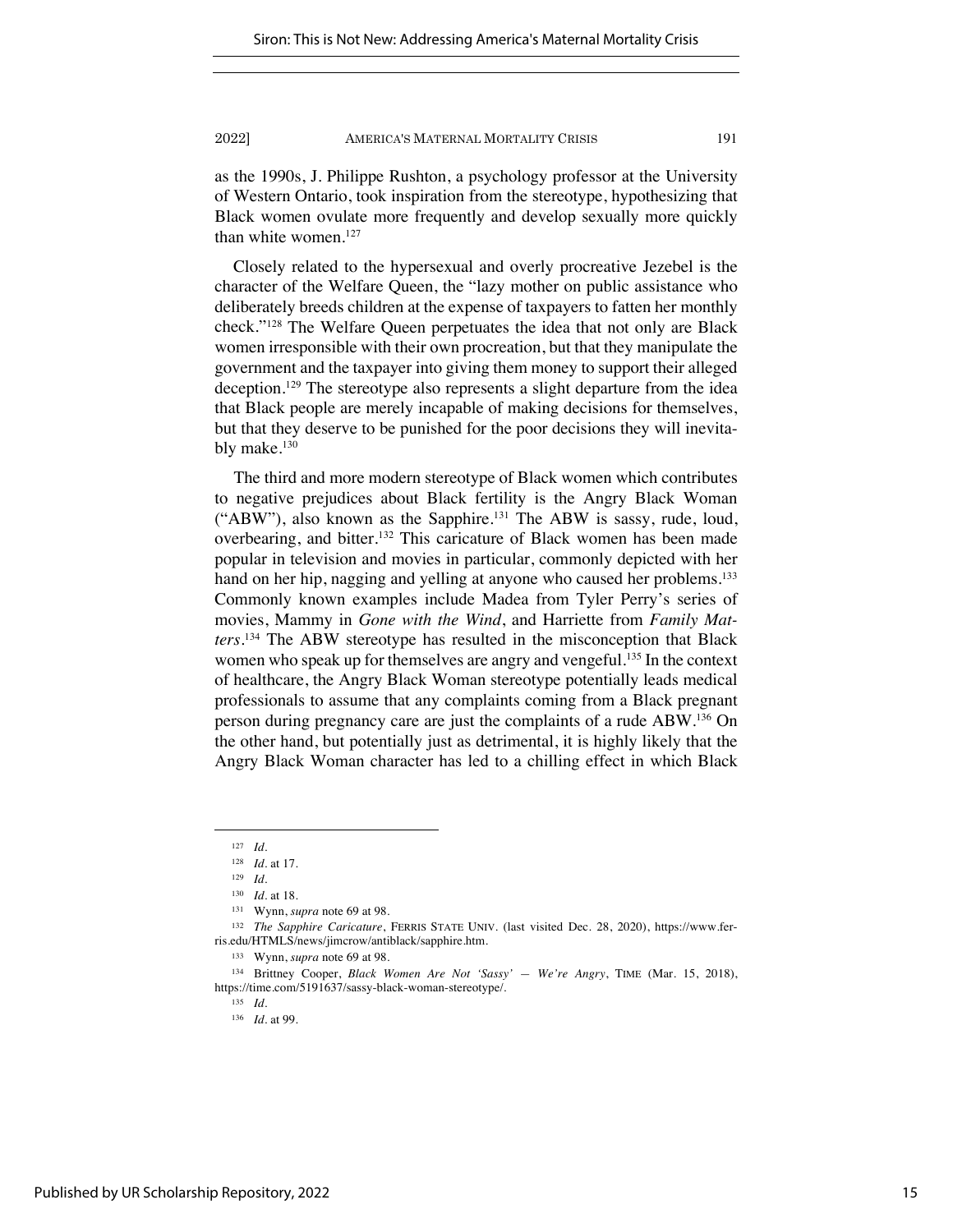pregnant people are less likely to speak their minds to medical professionals in order to avoid coming off as an ABW.137

These stereotypes perpetuate the myth that Black women are irresponsible with their own reproductive health and cannot make decisions that benefit themselves or their children.<sup>138</sup> As Dorothy Roberts wrote, "American culture reveres no Black Madonna. It upholds no popular image of a Black mother tenderly nurturing her child."139 All of this results in the conscious or unconscious bias that Black people are not trustworthy with their own reproductive health and cannot manage it on their own ; that they do not experience pain as intensely as white pregnant people ; and consequently that they simply do not require the same level of pre and postnatal healthcare, ultimately contributing to the crisis of maternal deaths among Black pregnant people.140

## III. WHAT CAN BE DONE?

Because the maternal health crisis in the United States is a national one, federal legislation will be instrumental in addressing the issue and beginning to find a remedy. In 2018, President Donald Trump signed into legislation the Preventing Maternal Deaths Act, which provides funding for states to determine why maternal death rates in the United States are so high.<sup>141</sup> The Act sets up federal funding to establish and support existing maternal mortality review committees ("MMRCs") at the state level.142 Present in forty-eight states, the District of Columbia, New York City, Philadelphia, and Puerto Rico, MMRCs conduct reviews of individual pregnancy-related deaths, develop data, and provide recommendations aimed at preventing future pregnancy-related deaths.143

The Preventing Maternal Deaths Act, however, is merely a step in the right direction for maternal health legislation rather than a complete solution. The Act does not require states to determine whether flawed medical care played any role in a given pregnancy-related death.144 Many states' MMRC reports focus on the mother's lifestyle and choices, such as obesity, smoking, failure

<sup>137</sup> *Id*.

<sup>138</sup> *Id.* at 14.

<sup>139</sup> *Id.* at 15.

<sup>140</sup> William J. Hall, et al., *Implicit Racial/Ethnic Bias Among Health Care Professionals and Its Influence on Health Care Outcomes: A Systematic Review*, 105 AM. J. PUB. HEALTH e60, e61 (2015).

<sup>141</sup> Wynn, *supra* note 69 at 86.

<sup>142</sup> Preventing Maternal Deaths Act of 2018, Pub. L. No. 115-344, § 2, 132 Stat. 5047.

<sup>143</sup> *Maternal Mortality Review Committees*, GUTTMACHER INST. (Dec. 1, 2020), https://www.guttmacher.org/state-policy/explore/maternal-mortality-review-committees#.

<sup>144</sup> Alison Young, *Mothers Are Dying. Will This Bill Help?*, U.S.A. TODAY (Dec. 19, 2018), https://www.usatoday.com/story/news/investigations/deadly-deliveries/2018/12/19/maternal-mortalityrate-bill-targets-chidbirth-deaths/2339750002/.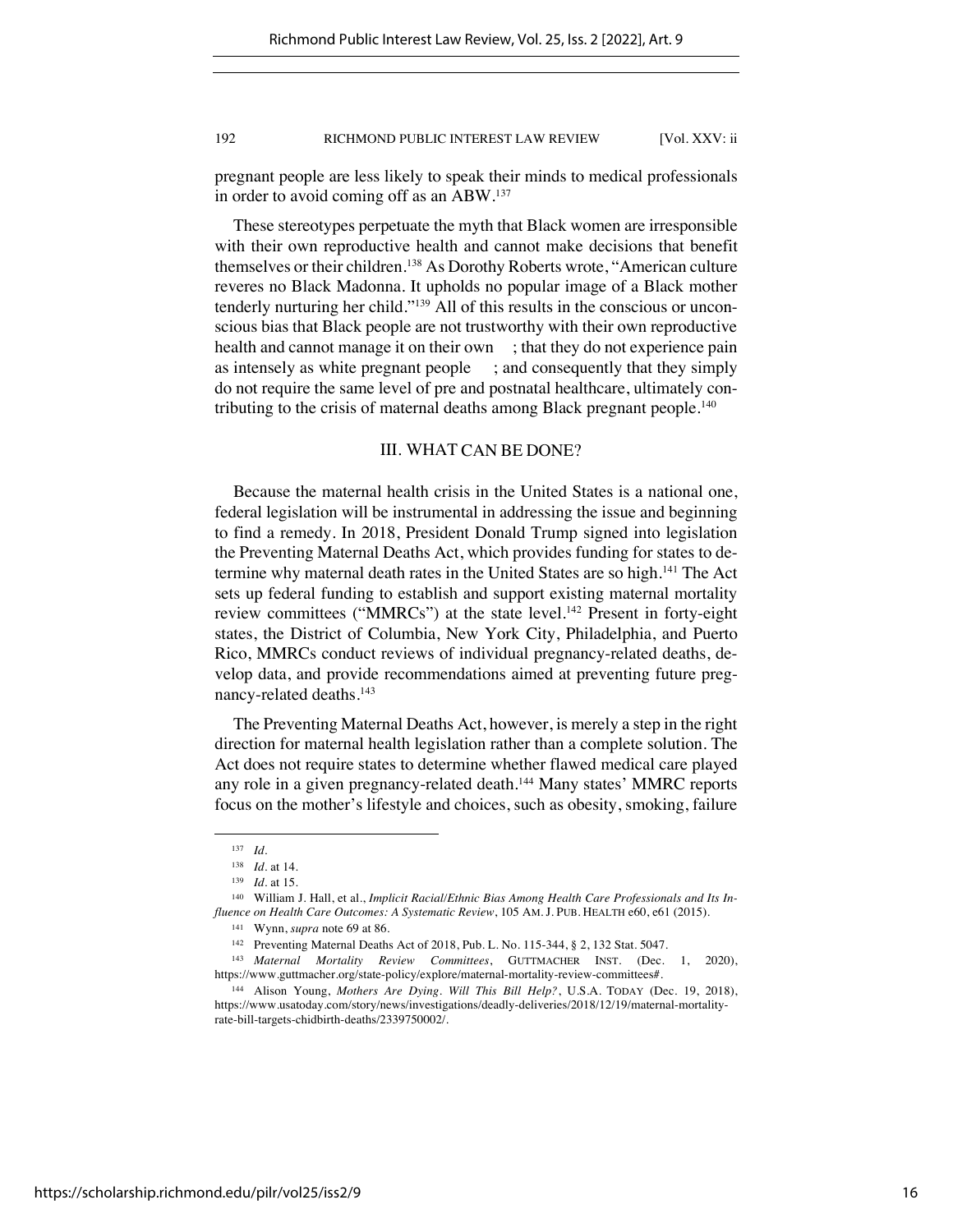to seek prenatal care, and failure to wear a seatbelt, rather than the quality of pregnancy-related healthcare.<sup>145</sup> This is a serious flaw in the Act because approximately 60% of pregnancy-related deaths are preventable with proper medical intervention, so data regarding medical practices which lead to deaths is critical to understanding the totality of the crisis.<sup>146</sup> Further, the legislation fails to address or remedy the lack of standardized maternal mortality data collection among the United States.<sup>147</sup> States' MMRCs vary in their data collection methods.148 Some states only mandate the collection of data and internal review without seeking any follow-up action via system-level changes, resulting in unstandardized and largely unhelpful data.<sup>149</sup> Black pregnant lives cannot be protected without reliable knowledge of maternal mortality data.

## *A. Legislation as a Tool*

Because of its failure to acknowledge the necessity of examining medical care practices in determining the cause of maternal deaths, the Preventing Maternal Deaths Act should only be considered as a starting point for federal legislation aimed at addressing the United States' shameful maternal mortality rate. More policy work needs to be done. One of the most significant difficulties in addressing maternal mortality rates and the disproportionate rates among Black women in the United States is a lack of consistent data from state to state.<sup>150</sup> Federal legislation has a unique power to be able to find solutions to fix the problem of Black pregnant people dying at a higher rate than their white counterparts by standardizing care standards for state governments.151 In the last two Congressional terms, two key pieces of legislation introduced in the United States Congress directly address maternal mortality.152

The Mothers and Offspring Mortality and Morbidity Act ("MOMMA's Act") has the express goal of improving "[f]ederal efforts with respect to the prevention of maternal mortality" and supports the standardization of data collection regarding maternal deaths. It also calls on the Centers for Disease Control ("CDC") to publish best practices for investigations like those

<sup>145</sup> *Id*.

<sup>146</sup> Beutler, *supra* note 2.

<sup>147</sup> Wynn, *supra* note 69 at 104.

<sup>148</sup> *Id.*

<sup>149</sup> *Id*.; Katy Backes Kozhimannil, et al., *Beyond The Preventing Maternal Deaths Act: Implementation And Further Policy Change*, HEALTH AFFAIRS (Feb. 4, 2019), https://www.healthaffairs.org/do/10.1377/hblog20190130.914004/full/.

<sup>150</sup> Kozhimannil, *supra* note 149.

<sup>151</sup> *Id.*

<sup>152</sup> *Id*.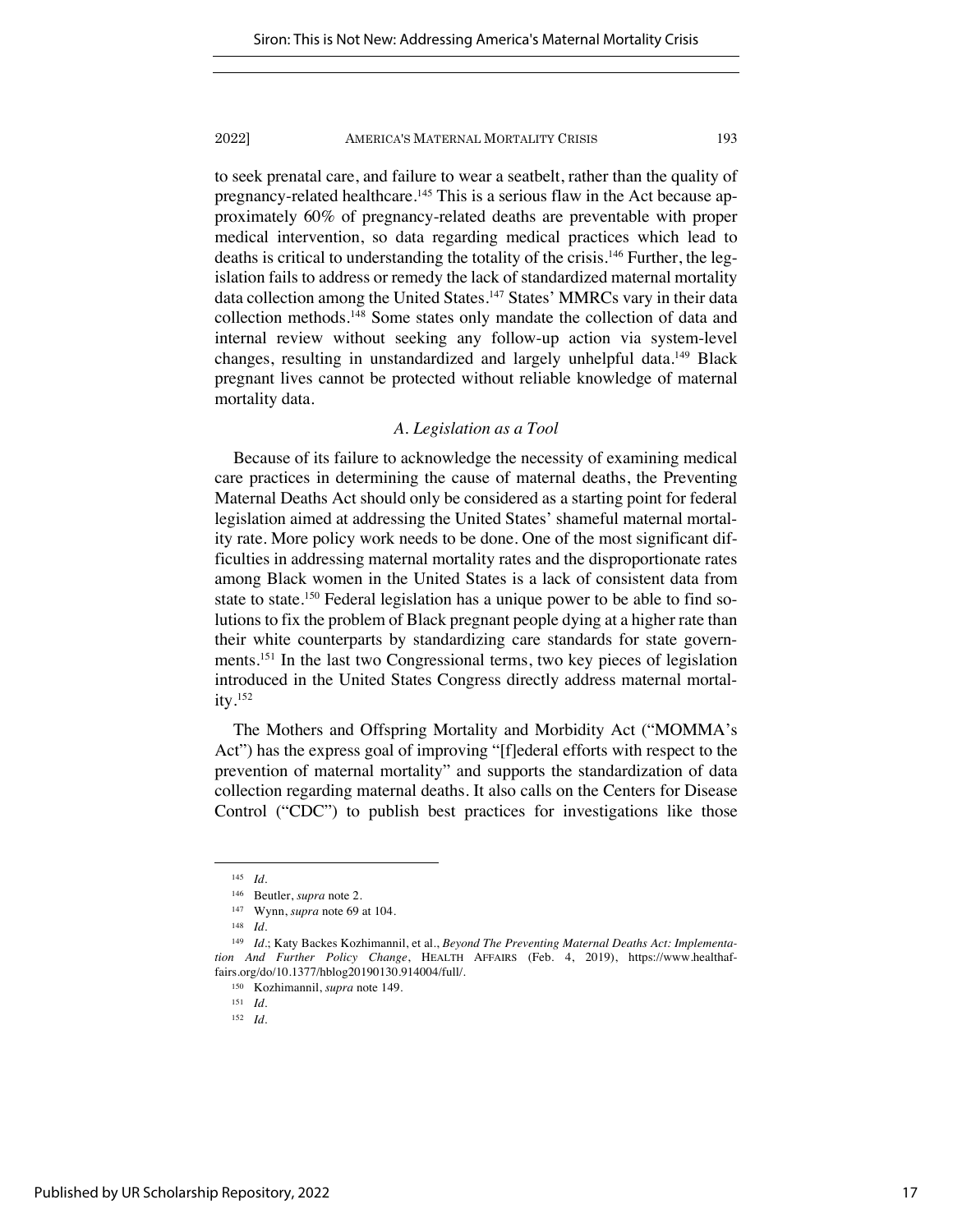performed by MMRCs.153 Notably, the bill also calls for instituting implicit bias training for healthcare professionals and extending Medicaid postpartum coverage.154

Similar to the MOMMA's Act, the goal of the Modernizing Obstetric Medicine Standards Act ("MOMS Act") is to "help prevent women from suffering from medical complications or dying before, during, and after childbirth."155 The MOMS Act also calls on the CDC to publish best practices for MMRC investigations and provides funding for states and hospitals to implement best-practice standards.<sup>156</sup> It specifically allocates funding for low-income, at-risk, and rural populations.<sup>157</sup>

The passage of these bills, and the future introduction of maternal health legislation, would provide a framework for the necessary standardization of maternal health standards and would consequently lead to an improvement in the maternal mortality rate of the United States.<sup>158</sup>

## *B. Medicaid Reform*

Although the federal legislature is an effective means of passing legislation that would improve maternal mortality rates and address the disparities between Black and white pregnant people, state governments are also in a position to highly influence and improve maternal health outcomes via Medicaid expansion.159 As many as thirteen percent of all maternal deaths occur within six weeks of giving birth, ensuring that all pregnant people have sufficient medical insurance following childbirth is critical to lowering the maternal mortality rate in the United States.<sup>160</sup> Medicaid currently pays for approximately half of all births in the United States and the federal government

<sup>153</sup> H.R. 1897, 116th Cong. (2019). *See also id*.

<sup>154</sup> *Analysis of Federal Bills to Strengthen Maternal Health Care*, KAISER FAM. FOUND. (Dec. 21, 2020), https://www.kff.org/womens-health-policy/fact-sheet/analysis-of-federal-bills-to-strengthen-maternal-health-care/.

<sup>155</sup> Press Release, Kirsten Gillibrand, With Maternal Mortality Rates On The Rise In The United States, Gillibrand Announces New Legislation To Help Reduce Maternal Deaths, Help Hospitals Implement Best Practices To Prevent Women From Dying Before, During And After Childbirth (Aug. 28, 2018), https://www.gillibrand.senate.gov/news/press/release/with-maternal-mortality-rates-on-the-risein-the-united-states-gillibrand-announces-new-legislation-to-help-reduce-maternal-deaths-help-hospitals-implement-best-practices-to-prevent-women-from-dying-before-during-and-after-childbirth.

<sup>156</sup> *Id.*

<sup>157</sup> *Id*.

<sup>158</sup> Press Release, Congresswoman Robin Kelly, Rep. Kelly Re-Introduces MOMMA's Act to Address Maternal Health Crisis (May 20, 2021), https://robinkelly.house.gov/media-center/press-releases/rep-kelly-re-introduces-momma-s-act-to-address-maternal-health-crisis.

<sup>159</sup> Wynn, *supra* note 69 at 105.

<sup>160</sup> Julia Belluz & Nina Martin, *We're investigating how insurance gaps endanger mothers. This is why*, VOX (Apr. 25, 2019), https://www.vox.com/2019/4/25/18514145/maternal-mortality-rates-medicaid-insurance.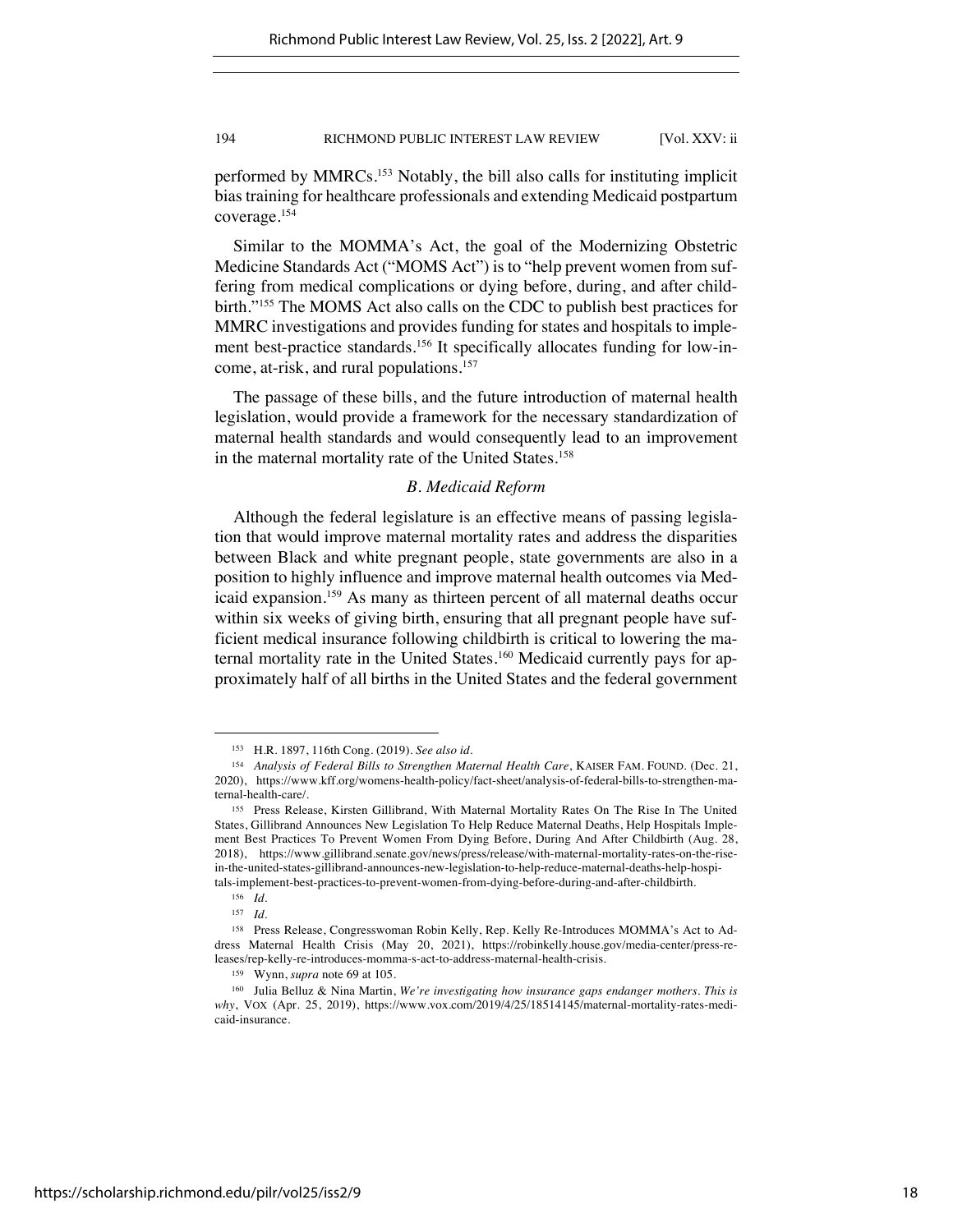requires states to offer Medicaid to low-income women during pregnancy.161 However, individuals who obtain Medicaid insurance are only guaranteed sixty days of extended coverage after giving birth.<sup>162</sup> Because the percentage of uninsured non-elderly Black people in states without expanded Medicaid coverage is double that of people in states that have expanded their Medicaid program to include more postpartum insurance coverage, it is not a coincidence that Medicaid is another aspect of the American healthcare system that disproportionately disadvantages Black pregnant people.<sup>163</sup>

Because Medicaid expansion and other such policy changes are state-level legislative actions, state governments should begin to bolster Medicaid protections for pregnant people who use Medicaid to pay for their pregnancy healthcare.164 A recent study conducted by Georgetown University found that states that have expanded Medicare coverage have better maternal health outcomes, including increased access to preventive care, fewer adverse health outcomes before, during and after pregnancies, and lower maternal mortality rates.165 The study also found that, unsurprisingly, Black pregnant people were disproportionately affected in states that have not expanded Medicaid coverage.166 Currently, eleven states, primarily in the South, have not expanded Medicaid coverage to support pregnant people after giving birth.<sup>167</sup> Unsurprisingly, they rank among the lowest in the country in terms of Black women's health insurance coverage.<sup>168</sup> If these states were to expand Medicaid, approximately six in ten uninsured Black adults would be eligible.<sup>169</sup>

If the remaining state governments who have not expanded their Medicaid coverage fail to do so, proposed federal legislation may make it mandatory.170 The Maximizing Outcomes for Moms through Medicaid Improvement and Enhancement of Services Act ("MOMMIES Act"), would directly address

<sup>161</sup> *Id*.

<sup>162</sup> *Id*.

<sup>163</sup> Young, *supra* note 144. *See also* Jennifer Tolbert, et al., *Key Facts About the Uninsured Population*, KAISER FAM. FOUND. (Nov. 6, 2020), https://www.kff.org/uninsured/issue-brief/key-facts-aboutthe-uninsured-population.

<sup>164</sup> Young, *supra* note 144.

<sup>165</sup> Adam Searing & Donna C. Ross, *Medicaid Expansion Fills Gaps in Maternal Health Coverage Leading to Healthier Mothers and Babies*, GEO. UNIV. HEALTH POL'Y INST. 1 (May 2019).

<sup>166</sup> *Id*. at 6.

<sup>167</sup> Usha Ranji, et al., *Expanding Postpartum Medicaid Coverage*, KAISER FAM. FOUND. (Dec. 21, 2020), https://www.kff.org/womens-health-policy/issue-brief/expanding-postpartum-medicaid-coverage.

<sup>168</sup> Black Mamas Matter Alliance and Center for Reproductive Rights, *Black Mamas Matter: Advancing the Human Right to Safe and Respectful Maternal Health Care* 24 (2016), http://blackmamasmatter.org/wp-content/uploads/2018/05/USPA\_BMMA\_Toolkit\_Booklet-Final-Update\_Web-Pages-1.pdf.

<sup>169</sup> *Id*.

<sup>170</sup> *Id.*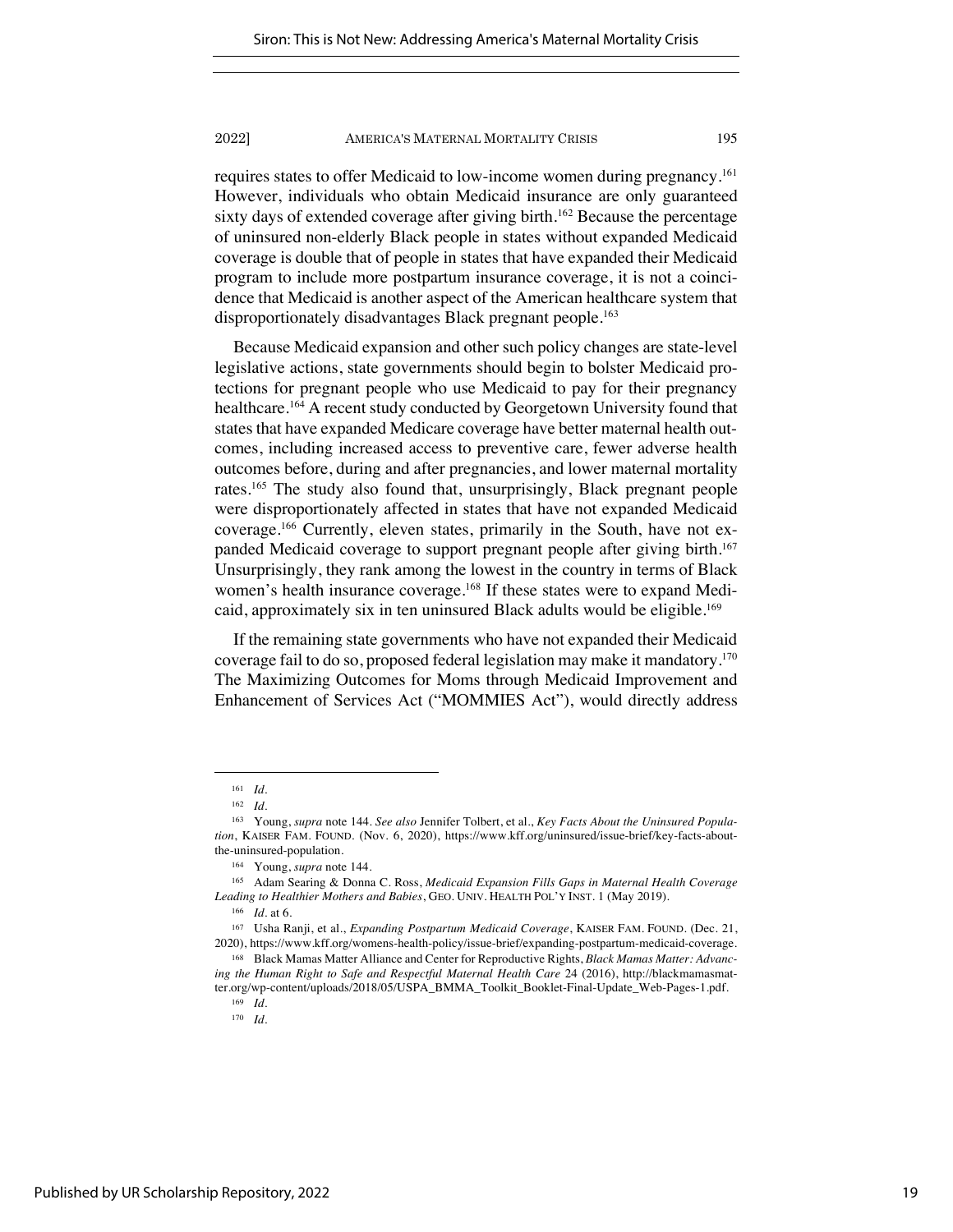low health insurance rates and how they affect Black pregnant people.<sup>171</sup> By amending the Social Security Act, the MOMMIES Act would extend postpartum Medicaid coverage to a full year after birth and ensure that all pregnant and postpartum individuals have full Medicaid coverage instead of coverage limited to pregnancy-related healthcare services.172

## *C. Implicit Bias Training*

The complexity of the maternal mortality crisis in the United States and the extent to which people of color are disproportionately affected by the nation's failure to protect its pregnant people demands that there not be one single solution. The aforementioned pieces of legislation are critical in establishing a foundation upon which to improve maternal health outcomes in the United States at the federal and state levels, but they are by no means a complete or holistic solution. One frequently recommended step that can be taken to reduce maternal mortality rates is the implementation of implicit bias training for medical professionals at all levels.173 Implicit bias refers to "prejudicial attitudes towards and stereotypical beliefs about a particular social group or members therein."174 Most individuals have unconscious prejudices towards other groups which affect their social interactions with individuals of those groups.175 Implicit bias training can help medical students and professionals confront their own biases and learn how to counteract them when they interfere with how they deliver healthcare services.

Biases are particularly harmful in the medical profession as they can literally kill patients.176 Many laypeople and medical professionals alike still hold the belief that there are biological, scientific differences between races and that, consequently, different races experience pain differently, echoing the racist pseudoscience furthered by doctors such as J. Marion Sims.177 A 2016 study of 222 white medical students and residents found that approximately half of those surveyed believed at least one falsity about physical or biological differences between white and Black pain and health, such as the myth that Black peoples' nerve endings are less sensitive than white peoples'.178

<sup>171</sup> Press Release, Sen. Cory Booker, Ahead of Mother's Day, Booker, Pressley, Colleagues Introduce Bill to Improve Maternal Health Outcomes (May 8, 2019), https://www.booker.senate.gov/news/press/ahead-of-mother-and-rsquos-day-booker-pressley-colleagues-introduce-bill-to-improve-maternal-health-outcomes.

<sup>172</sup> *Id*.

<sup>173</sup> Kozhimannil, *supra* note 149.

<sup>174</sup> Nao Hagiwara, et al., *A Call For Grounding Implicit Bias Training in Clinical and Translational Frameworks*, 395 THE LANCET 1457, 1458 (2020).

<sup>175</sup> *Id.*

<sup>176</sup> Id. at 1457–58.

<sup>177</sup> Hoffman, *supra* note 90 at 4296.

<sup>178</sup> Villarosa, *supra* note 79.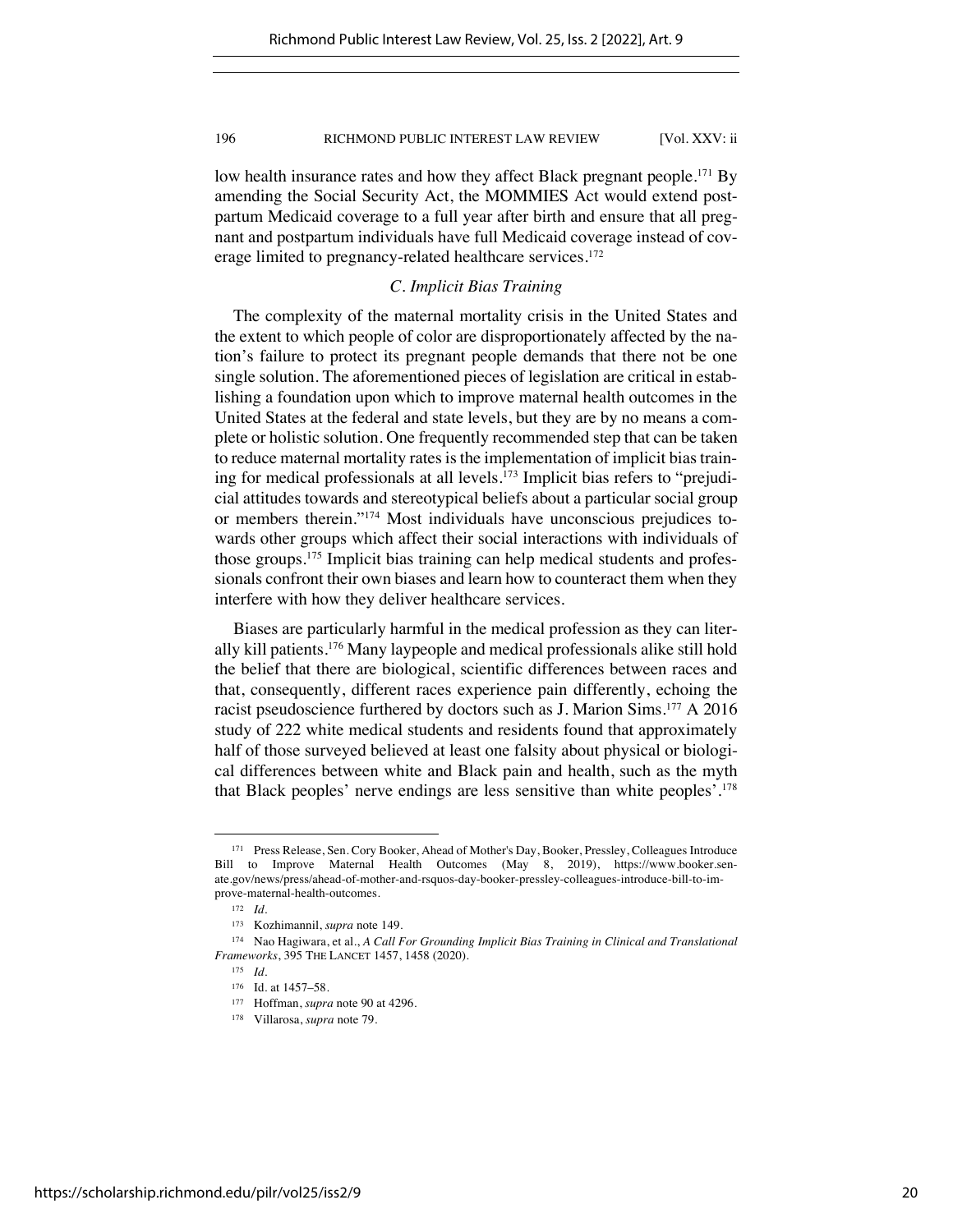The students and residents were also asked to evaluate how much pain Black and white individuals experienced in different hypothetical situations.<sup>179</sup> One-third concluded that Black people experienced less pain, resulting in the providers being less likely to recommend an appropriate course of treatment.<sup>180</sup>

Research has shown that teaching explicit strategies for individuals to implement in their daily lives is more effective in actually reducing and confronting bias rather than abstract education.181 Implicit bias training has become far more common in recent years, but medical institutions have only slowly begun utilizing this type of education.<sup>182</sup> Healthcare facilities and medical schools should take the approach of teaching students and professionals concrete, specific strategies to help mitigate the negative effects of prejudice. For example, the Mayo medical schools in Arizona and Minnesota have required that their first-year medical students read implicit bias materials and take a bias test at the beginning of the school year.183 Further, the medical director of the Office of Diversity and Inclusion at the Mayo Clinic has begun an institution-wide push for implicit bias training and resources, implementing tools such as checklists so that providers do not skip an aspect of treatment.184 Reinforcing the power of the Mayo Clinic's decision to implement implicit bias training, a program that educated college students about five evidence-based strategies for combating prejudice (stereotype replacement, counter-stereotypical imaging, individuating, perspective taking, and contact) was shown to have resulted in lower implicit bias within eight weeks after the training.185

Additionally, federal legislation has been proposed that would help medical schools implement implicit bias training. In 2019, the Maternal Care Access and Reducing Emergencies ("CARE") Act was introduced to the Senate, which would implement and fund implicit bias training for medical professionals.<sup>186</sup> The Act, supported by organizations like the American College of Obstetricians and Gynecologists and the Planned Parenthood Federation of

<sup>179</sup> *Id.*

<sup>180</sup> *Id*.

<sup>181</sup> Hagiwara, *supra* note 174 at 1459.

<sup>182</sup> *Id.* at 1457–59.

<sup>183</sup> Elizabeth Chuck, *How Training Doctors in Implicit Bias Could Save the Lives of Black Mothers*, NBC NEWS (May 11, 2018), https://www.nbcnews.com/news/us-news/how-training-doctors-implicitbias-could-save-lives-black-mothers-n873036.

<sup>184</sup> *Id*.

<sup>185</sup> *Id*.

<sup>186</sup> Patreice A. Massey, *Sen. Kamala Harris Reintroduces Legislation Addressing Black Maternal Mortality Crisis*, NEW PITTSBURGH COURIER (June 5, 2019), https://newpittsburghcourier.com/2019/06/05/sen-kamala-harris-reintroduces-legislation-addressing-black-maternal-mortality-crisis/.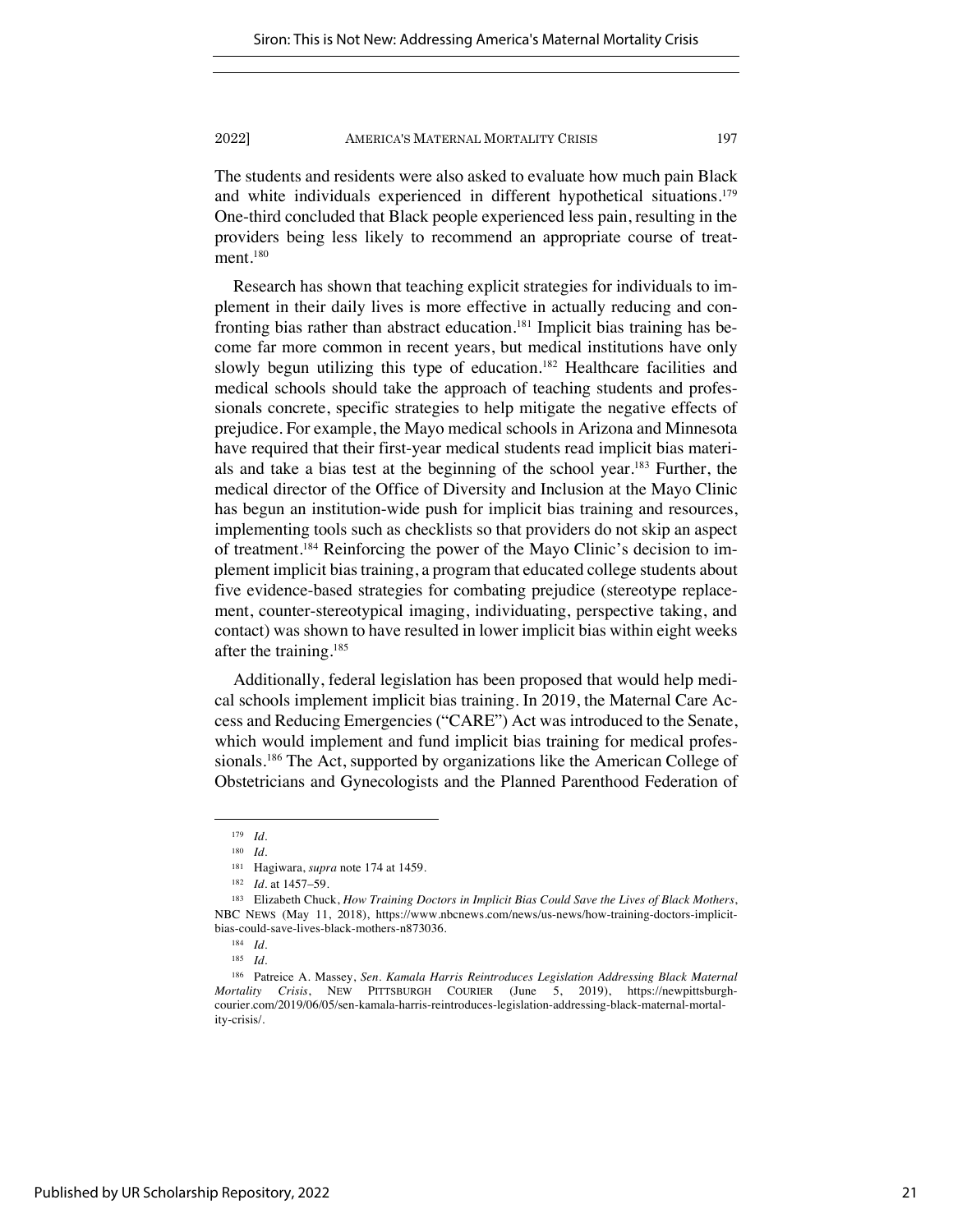America, would fund a program to address racial bias in maternal healthcare, allocate funds to identify "high-risk pregnancies," and help medical schools implement training to recognize biases as part of clinical skills testing.<sup>187</sup> Although medical schools and facilities will need to implement bias training on an individual basis, federal funding would allow such institutions to do so without concern for cost. Instituting requirements for medical students and professionals to confront their biases is likely to result in better overall health outcomes for Black pregnant people. Requiring implicit bias training has the potential to improve rates of medical mistreatment of Black pregnant people during their maternal healthcare, ultimately resulting in fewer preventable deaths.

## **CONCLUSION**

Maternal mortality deserves to be viewed as a public health crisis in the United States. As a result of long-standing, deeply entrenched racial stereotypes about Black people generally, Black women and pregnant individuals of other gender identities are disproportionately more likely to experience death or serious complications due to not being taken seriously about their experiences during pregnancy or childbirth than white pregnant people, regardless of socioeconomic status or level of education. Public awareness of why Black pregnant people are dying of entirely preventable causes is the first step. The responsibility to increase that awareness lies with lawmakers and medical professionals alike.

After a centuries-long effort to subjugate Black people, particularly Black women and those of other gender identities who can become pregnant, it should not come as a surprise that they die at disproportionately high rates of largely preventable pregnancy complications. However, little has actually been done to support the Black community in this regard and to ameliorate the causes of the Black maternal mortality crisis. Because the factors leading to the modern crisis, such as stereotypes of Black pain and the historical dehumanization of Black women for medical experimentation, are so vast and complex, it is easier to ignore the problem than it is to fix it. Therefore, an intersectional, conscientious, and holistic approach is necessary to save Black lives.

Legislation is one important tool to be utilized in the fight to improve health outcomes for America's Black pregnant people. Bills both at the federal and state level should be written and passed to implement protections for pregnant people, such as standardized data collection and Medicaid reform. Legislation should also specifically acknowledge the history of racism

<sup>187</sup> *Id*.